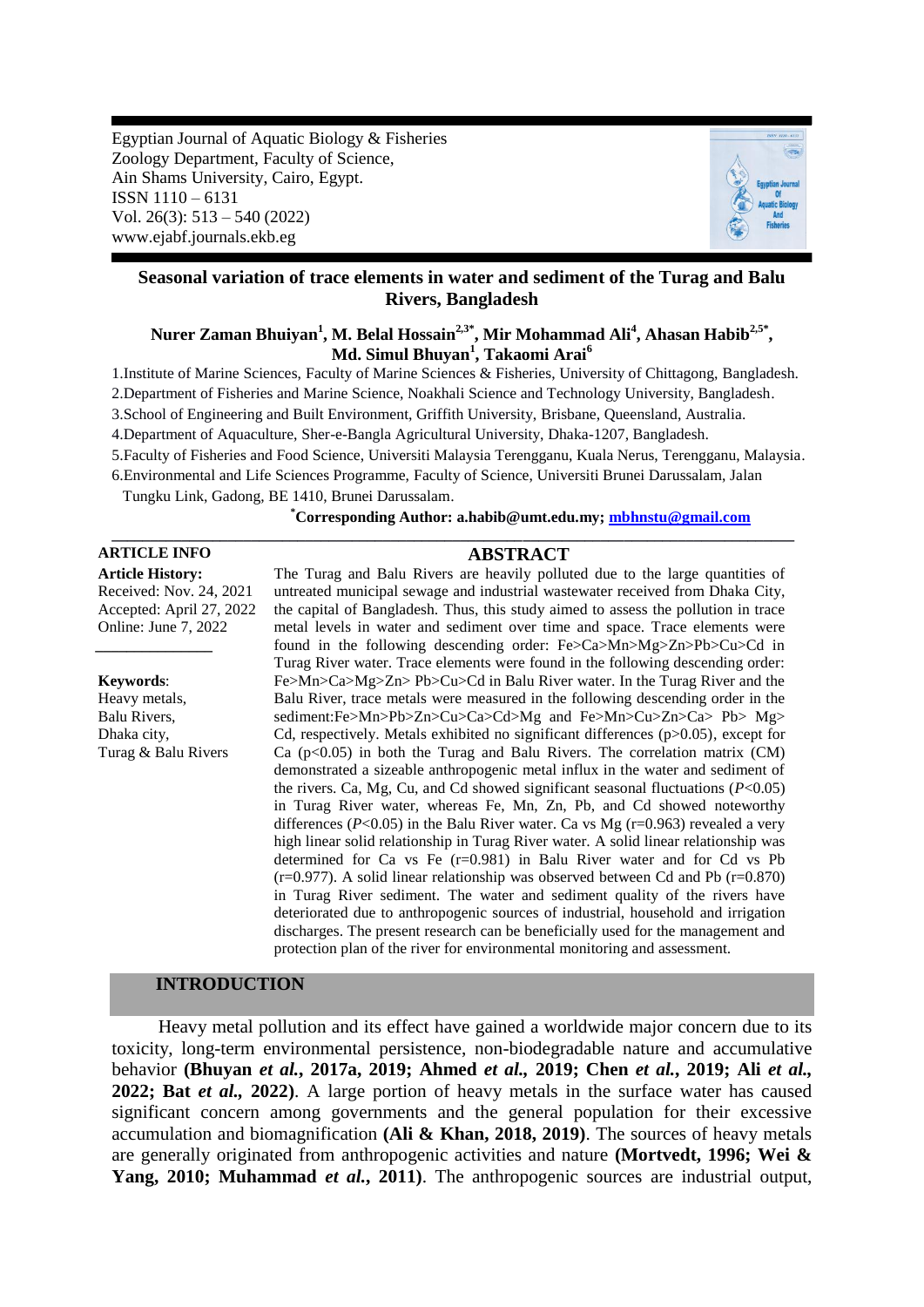fertilizer use and sewage outflow (**Ntengwe, 2006; Krishna** *et al.***, 2009; Bhuiyan** *et al.***, 2011)**. Bedrock weathering is the most common natural source **(Kumar** *et al.***, 2017)**. The heavy metals are undestroyable as they are deposited, assimilated, or incorporated in water, sediment, and aquatic organisms, thus contaminating aquatic ecosystems (**Islam** *et al.***, 2016; Ali & Kha**n**, 2019; Farsani** *et al.***, 2019)**. Although some of these metals are necessary micronutrients, their high concentration in the food chain can cause toxicity and negative environmental consequences for aquatic ecosystems and their users **(Tiwari & Singh, 2014; Arbind** *et al.***, 2015)**. Sediments are ecologically essential components with a crucial role in maintaining the trophic state of a water body. Their quality might determine how far water is polluted **(Zahra** *et al.***, 2014)**.

**\_\_\_\_\_\_\_\_\_\_\_\_\_\_\_\_\_\_\_\_\_\_\_\_\_\_\_\_\_\_\_\_\_\_\_\_\_\_\_\_\_\_\_\_\_\_\_\_\_\_\_\_\_\_\_\_\_\_\_\_\_\_\_\_\_\_\_\_\_\_\_\_\_\_\_\_\_\_\_\_\_\_\_\_\_\_\_\_\_**

 Sediment, an essential component of riverine ecosystems, acts as a sink and a source of heavy metals **(Pejman** *et al.***, 2015; Huang** *et al.***, 2019)**. After entering the rivers, most heavy metals are immediately deposited in the sediment in a significantly more concentrated form than in the water body of riverine systems **(Liu** *et al.***, 2018; Shyleshchandran** *et al.***, 2018; Ali** *et al.,* **2022)**. Heavy metals are deposited in rivers from domestic, industrial, and agricultural sources in untreated or poorly treated wastewater **(Ali** *et al.***, 2018, 2020a; Zheng** *et al.***, 2019)**. Heavy metal pollution is wreaking havoc on rivers worldwide **(Akcay** *et al.***, 2003; Olivares-Rieumont** *et al.***, 2005)**, particularly in the developing countries (**Wang** *et al.***, 2011; Li** *et al.***, 2013)**. In addition, heavy metals in the sediment may desorb or resuspend during physicochemical or hydrological conditions change **(Liang** *et al.***, 2015; Kouidri** *et al.***, 2016)**. The accumulation of heavy metals in sediment directly impacts benthic animals and indirectly affects many other organisms through the food web **(Krasnići** *et al.***, 2013)**, jeopardizing the aquatic environment. Thus, numerous interventions have been implemented to control the sources of heavy metal contamination **(Akpor & Muchie, 2010; Kumar** *et al.,* **2017)**.

 The Turag and Balu Rivers are particularly important in Bangladesh. Rivers become hypoxic due to massive industries, urbanisation and domestic sewage **(Bhuyan** *et al.,* **2017b)**. These rivers are becoming devoid of living species such as fish. Biologically, these rivers are considered dead. Heavy metals form a significant issue in some waterways. Only a few studies on heavy metal pollution have been published. Hence, the current study aimed to discover hazardous metals in the water and sediment of these rivers from this perspective. Scavenging of these metals was also investigated in terms of season and location.

## **MATERIALS AND METHODS**

## **Study area**

 The present study was conducted in Turag and Balu Rivers (Fig. 1). The Turag River is one of the most important rivers of Dhaka and the Gazipur district. A lot of industries are established on the bank of the river. Samples were collected from Bhawal Mirzapur  $(T_1)$  $(24^{\circ}05.231 \text{ N} \& 90^{\circ}20.592 \text{ E})$ , Ahsulia  $(T_2)$   $(23^{\circ}53.053 \text{ N} \& 90^{\circ}21.065 \text{ E})$ , and Tongi Bridge  $(T_3)$  (23°52.084 N & 90°23.072 E). The Balu River is another important river of the Dhaka district. Different types of industries are situated on the bank of the river. Samples were collected from Pubail (B<sub>1</sub>) (23°56.056 N & 90°29.439 E) and Demra Bazar (B<sub>2</sub>) (23°44.002 N & 90°29.719 E).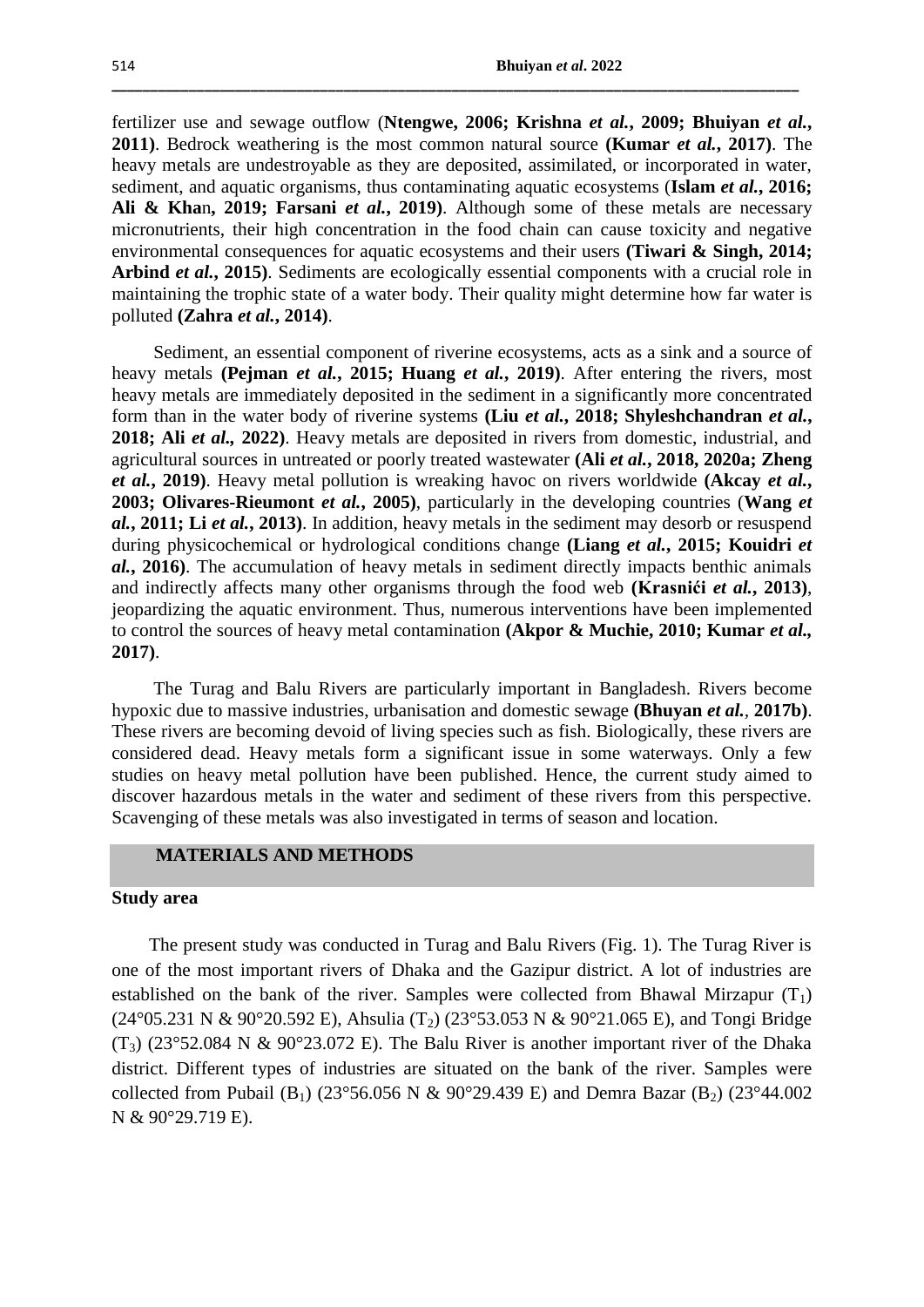

**\_\_\_\_\_\_\_\_\_\_\_\_\_\_\_\_\_\_\_\_\_\_\_\_\_\_\_\_\_\_\_\_\_\_\_\_\_\_\_\_\_\_\_\_\_\_\_\_\_\_\_\_\_\_\_\_\_\_\_\_\_\_\_\_\_\_\_\_\_\_\_\_\_\_\_\_\_\_\_\_\_\_\_\_\_\_\_\_\_\_**

**Fig. 1.** Map showing different sampling stations of the Turag and Balu Rivers

## **Sample collection and preservation**

 Sub-surface river water and sediment samples were collected during pre-monsoon, monsoon and post-monsoon. Water samples were collected using a Ruttner sampler. The water samples were kept in acid-washed polyethylene bottles, acidified immediately after the collection with the addition of 2mL of ultra-pure  $HNO<sub>3</sub>$  per litre of water **(Morse** *et al.***, 1993)**, and then carefully preserved in a refrigerator at –4°C before laboratory analysis.

 The surficial sediments were collected with a stainless-steel Ekman grab sampler, which allows free water passage through the sampler during descent and sediment penetrations. The sampler was inspected for possible cross-contamination and ringed with ambient water at each site. Initially, a visual inspection was made of the sample using the small top doors on the top of the grab to ensure that the sample was collected in an undisturbed state. If water was present on top of the sample, it was siphoned off with a glass tube so that the sediment sample would remaine undisturbed. The upper 2–3cm of the sediment from the central part of the grab sampler, i.e., not in contact with the sides of the sampler, were removed and placed in precleaned polyethylene bags. The samples were frozen on the boat and transferred to the laboratory for further analysis.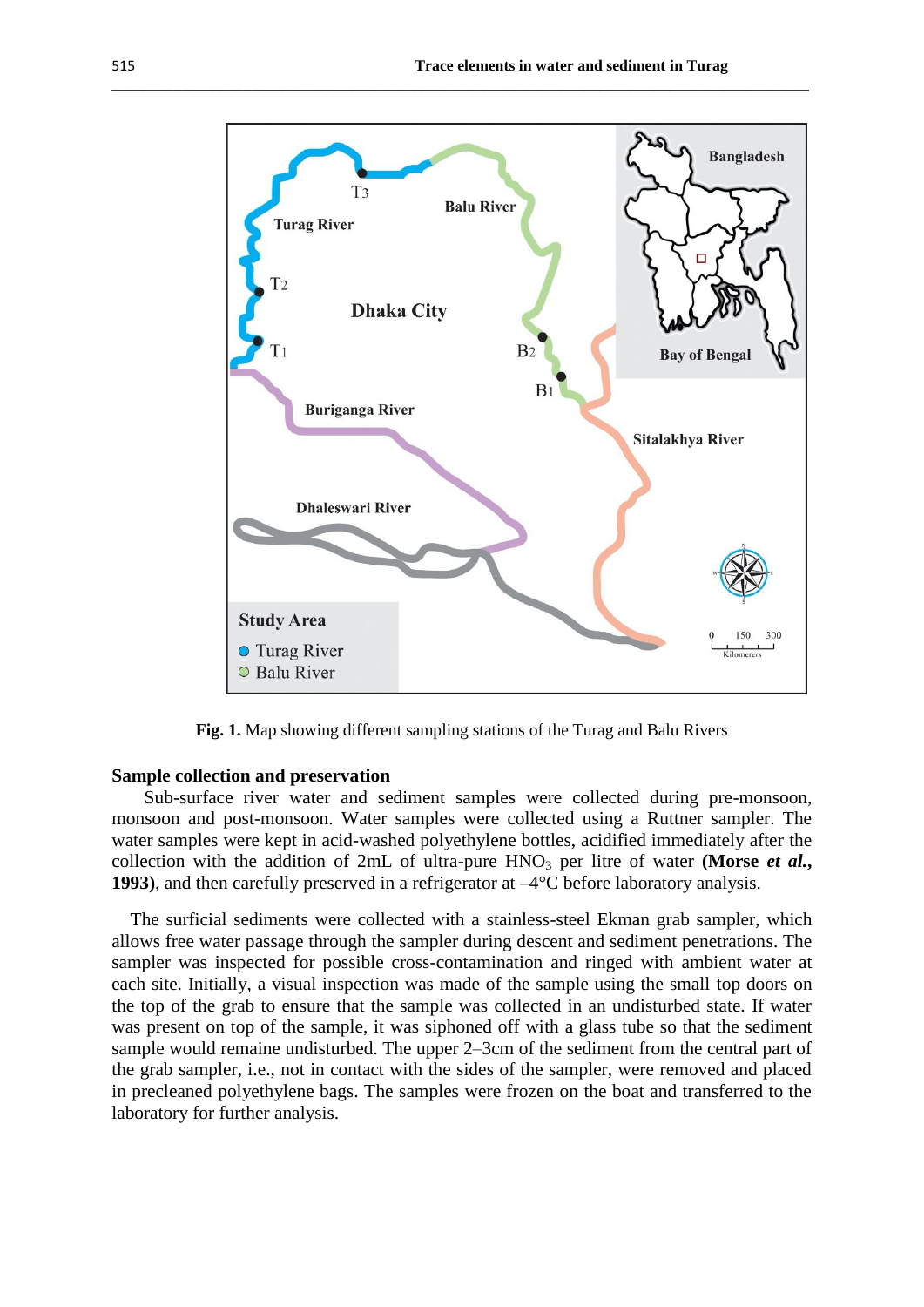#### **Digestion of water samples**

 Two hundred fifty milliliters of well-mixed acidified water samples were kept in a pyrex beaker and evaporated samples on a water bath (temperature above 100°C), with a watch glass on each beaker. Then,  $5 \text{ mL of concentrated HNO}_3$  was added to each beaker, and the solution was digested using a water bath. Digested samples were filtered using filter paper (Quantitative Whatman 541). Blank digestions were carried out simultaneously for each sample.

**\_\_\_\_\_\_\_\_\_\_\_\_\_\_\_\_\_\_\_\_\_\_\_\_\_\_\_\_\_\_\_\_\_\_\_\_\_\_\_\_\_\_\_\_\_\_\_\_\_\_\_\_\_\_\_\_\_\_\_\_\_\_\_\_\_\_\_\_\_\_\_\_\_\_\_\_\_\_\_\_\_\_\_\_\_\_\_\_\_**

## **Preparation of standard solution**

 The standard solution of elements Fe, Cu, Zn, Pb., Cd, Ca, Mg, and Mn were prepared by pipetting the required amount of the solution from the stock solution for this study, manufactured by Fisher Scientific Company, New Jersey, USA.

## **Preparation of calibration curves**

 Calibration curves were prepared by plotting the absorbance against the concentration of the standard solutions for each element. The metal concentration in the samples was measured with the help of these calibration curves. The standard solutions were prepared with the concentration covering the optimum liner absorbance range for the calibration curve. In all absorbance measurements, the reading was taken after adjusting the instrumental zero. A calibration curve was automatically constructed and displayed on the monitor by measuring the standard solutions' absorbance for the respective elements. The calibration curve was occasionally checked and measured with the standard solutions, and, if necessary, a new calibration curve was occasionally checked determining measurements with the standard solutions.

## **Atomic absorption spectrophotometric measurements**

 The digested samples were then analyzed using air acetylene and a nitrous oxide flame with combination and single-element hollow cathode lamps in an atomic absorption spectrophotometer (GBC-902) (Table 1). The sample was injected by an automatic sampler, and the absorbance and concentration data were automatically printed out and displayed.

| <b>Element</b> | Lamp wavelength (nm) | <b>Silt width</b><br>(nm) | <b>Lamp current (MA)</b> | <b>Flame</b> type |
|----------------|----------------------|---------------------------|--------------------------|-------------------|
|                |                      |                           |                          |                   |
| Cu             | 324.7                | 0.5                       | 3                        | Air acetylene     |
| Fe             | 248.3                | 0.2                       | 7                        | Air acetylene     |
| Pb             | 217.0                | 1.0                       | 5                        | Air acetylene     |
| Cd             | 228.8                | 0.5                       | $\overline{3}$           | Air acetylene     |
| Zn             | 213.9                | 0.2                       | 5                        | Air acetylene     |
| Mn             | 279.5                | 0.2                       | 5                        | Air acetylene     |
| Ca             | 422.7                | 0.5                       | 10                       | Nitrous oxide     |
| Mg             | 285.2                | 0.5                       | 3                        | Air acetylene     |

**Table 1.** Flame condition for the analysis of heavy metals in water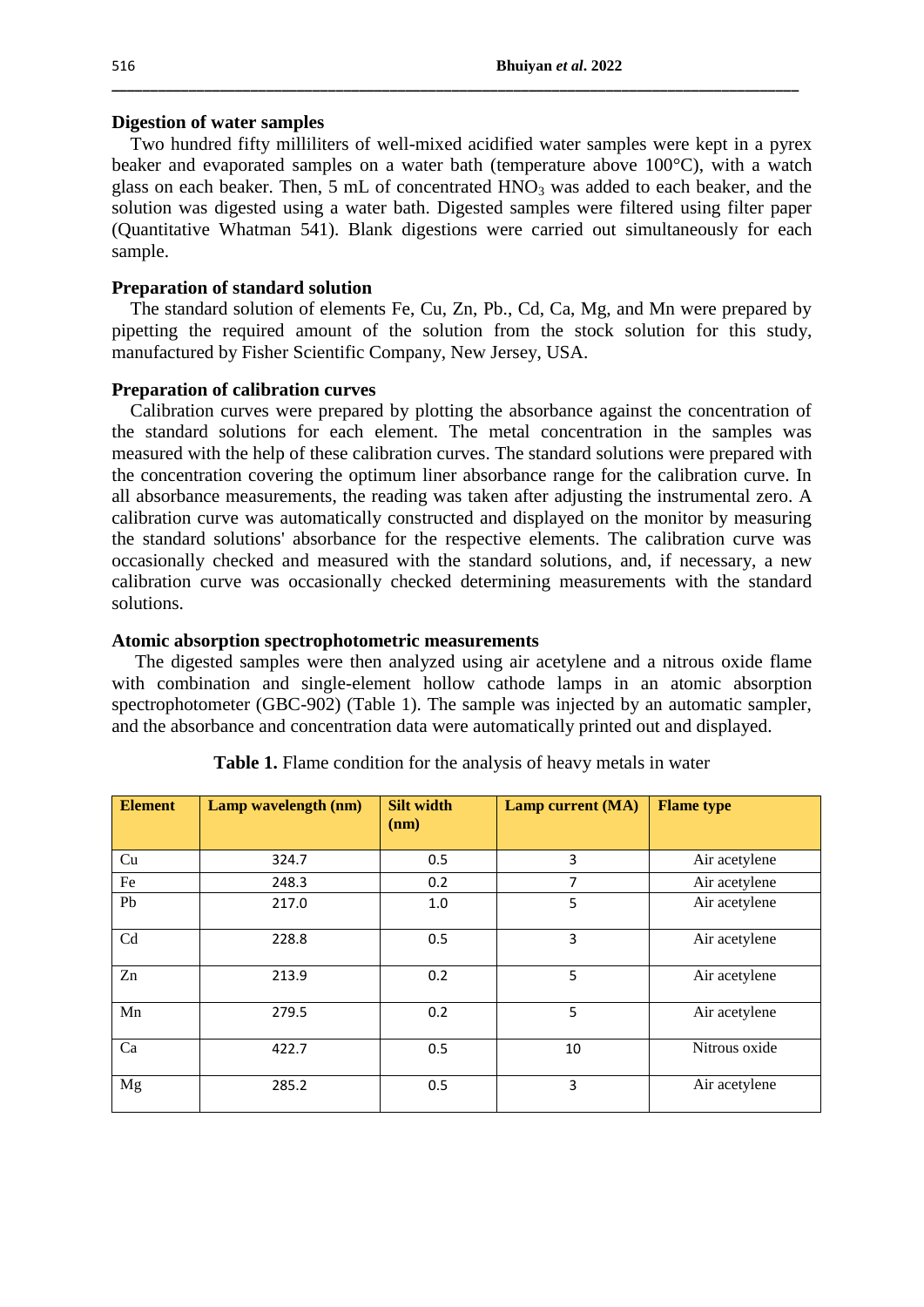#### **Sediment sample analysis**

 In the Bangladesh Fisheries Research Institute laboratory, at the riverine site, Chandpur, sediment samples were thawed, homogenised, and sieved using a 2mm mesh size to obtain a fine fraction. The sieved samples were oven dried at 105°C to a constant weight and gently ground. Samples were then stored in air-tight plastic vials and placed in desiccators until required for digestion.

**\_\_\_\_\_\_\_\_\_\_\_\_\_\_\_\_\_\_\_\_\_\_\_\_\_\_\_\_\_\_\_\_\_\_\_\_\_\_\_\_\_\_\_\_\_\_\_\_\_\_\_\_\_\_\_\_\_\_\_\_\_\_\_\_\_\_\_\_\_\_\_\_\_\_\_\_\_\_\_\_\_\_\_\_\_\_\_\_\_\_**

# **Digestion of samples**

 An amount of 2g of finely ground sample was placed in a Gerhardth test tube with a few ml of water, then 10mL of concentrated  $H_2SO_4$  was added and placed the test tube in the Gerhadt-Kieldathern digestion chamber and heated the digestion chamber to 150°C for 0.5h. Then, the temperature was increased to 250°C for 2h. A blank sample was digested with the same method. After digestion, the Gerhardth test tube was replaced from the chamber and kept in a stand to cool at room temperature. The sample was then transfered to a 50ml volumetric flank by repeated washing the sample. The recorded concentration of the sample was calculated by plotting the standard curve using the 0.0, 1.0, 2.0, 3.0, and 4.0 ppm of the metals.

#### **Statistical analysis**

 Various statistical analyses were performed on the research data sets using SPSS (Ver. 22). One-way analysis of variance (ANOVA) was performed to determine the significant difference among the metals in terms of seasons and sites. Using SPSS 25, a correlation matrix (CM) was used to highlight the similarity between variables and determine their sources of origin.

## **RESULTS AND DISCUSSION**

#### **Occurrence and abundance of heavy metals in surface water**

 The combined effect of greater vaporisations and lower rainfall during the summer season may result in higher surface water heavy metals (**Tiwari** *et al.***, 2015; Ali** *et al.***, 2016; Ali** *et al.***, 2020b; Rakib** *et al.***, 2021; Ali** *et al.***, 2022)**. Several authors have reported similar trends (**Salem** *et al.***, 2014; Rajeshkumar** *et al.***, 2018; Farsani** *et al.,* **2019).** Furthermore, the opposite outcome was recorded during the rainy season, which could be related to the rainfall effect, which increased the lixiviation process and continued the dilution of heavy metals throughout the rainy season **(Khattabi** *et al.***, 2007; Ali & Khan, 2019)**.

 In the present study, the average order of the metals in pre-monsoon (Fe>Ca>Mn>Mg>Zn>Cu>Pb>Cd), monsoon (Mn>Fe>Zn>Ca>Mg>Pb>Cu>Cd), and postmonsoon (Fe>Ca>Mg>Mn>Zn>Pb>Cu>Cd) metal concentrations were detected in the sediment at Bhawal Mirzapur (T1) in descending order. Pre-monsoon (Ca $>$  Fe  $>$ Mg  $>$ Mn $>$ Zn> Cu >Pb > Cd), monsoon (Fe>Mn>Zn>Ca>Mg>Pb>Cd>Cu), and post-monsoon (Ca>Fe>Mg>Zn>Mn>Pb>Cu>Cd) metal values were observed in the Ahsulia sediment (T2) . The metal concentration at Tongi bridge (T3) in pre-monsoon (Ca>Fe>Mg>Mn>Zn> Cu>Pb>Cd), monsoon (Fe>Mn>Ca>Zn>Mg>Pb>Cd>Cu), and post-monsoon (Ca>Mg>Fe>Mn> Zn>Pb>Cu>Cd) are presented in Table (2). At Pubail (B1), the concentration of metal was found in the water in descending order during pre-monsoon (Fe>Ca>Mg>Mn>Zn>Cu>Pb>Cd), monsoon (Fe>Mn>Zn>Ca>Mg>Cu>Pb>Cd) and postmonsoon (Fe>Mn>Ca>Mg>Zn>Cu>Pb>Cd) seasons, whereas at Demra Bazar (B2), the metal value was found in the sediment during pre-monsoon (Fe>Ca>Mn>Mg>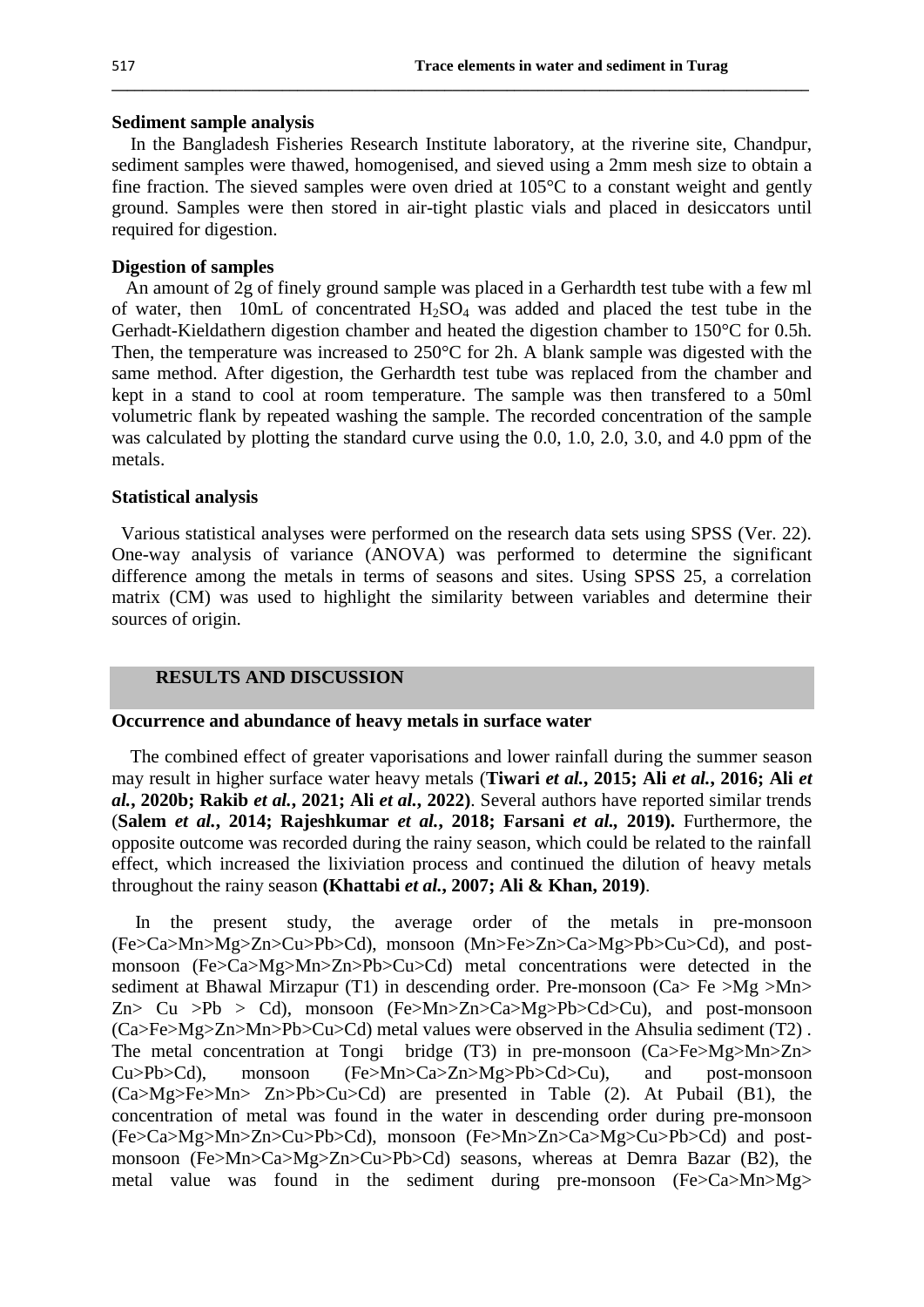Zn>Cu>Pb>Cd), monsoon (Fe>Zn>Mn>Ca>Mg>Pb>Cu>Cd) and post-monsoon (Mn>Mg>Fe>Cu>Cd>Ca>Zn>Pb) seasons (Table 3).

**\_\_\_\_\_\_\_\_\_\_\_\_\_\_\_\_\_\_\_\_\_\_\_\_\_\_\_\_\_\_\_\_\_\_\_\_\_\_\_\_\_\_\_\_\_\_\_\_\_\_\_\_\_\_\_\_\_\_\_\_\_\_\_\_\_\_\_\_\_\_\_\_\_\_\_\_\_\_\_\_\_\_\_\_\_\_\_\_\_**

 The Ca content in water ranged from 0.86 to 21 mg/L at the five sampling sites of the Turag and Balu Rivers. The lowest and highest amounts were measured at sites T1 and T3 during the pre-monsoon and monsoon seasons, respectively (Table 3). Ca levels in the water of the Manuherikia River, New Zealand, were measured by **Ahlers** *et al.* **(1991)**.

 These findings are almost identical to the ones presented above. Numerous ions in water samples from the Osun River serve as a primary water source for a significant portion of the eastern Nigeria's population. The calcium concentration in the Osun River varied from 2 to 60.8 mg/L. In comparison, it ranged from 3 to 52 mg/L in groundwater sources **(Olajire & Imeokparia, 2001)**.

|                | <b>Turag River</b> |       |       |                   |                            |       |      |        |        |  |  |  |  |  |
|----------------|--------------------|-------|-------|-------------------|----------------------------|-------|------|--------|--------|--|--|--|--|--|
| <b>Sites</b>   | <b>Seasons</b>     |       |       |                   | Metal concentration (mg/l) |       |      |        |        |  |  |  |  |  |
|                |                    | Ca    | Mg    | Cu                | Fe                         | Mn    | Zn   | Pb     | Cd     |  |  |  |  |  |
| $T_1$          | Pre-monsoon        | 12.00 | 6.80  | 0.020             | 14.73                      | 8.18  | 3.13 | 0.0098 | 0.0010 |  |  |  |  |  |
|                | Monsoon            | 0.86  | 0.15  | 0.005             | 5.05                       | 9.24  | 4.40 | 0.0126 | 0.0019 |  |  |  |  |  |
|                | Post monsoon       | 11.00 | 7.10  | 0.002             | 13.10                      | 4.30  | 3.18 | 0.0091 | 0.0011 |  |  |  |  |  |
| T <sub>2</sub> | Pre-monsoon        | 16.00 | 7.20  | 0.010             | 9.32                       | 5.25  | 3.72 | 0.0099 | 0.0012 |  |  |  |  |  |
|                | Monsoon            | 1.32  | 0.24  | 0.001             | 10.86                      | 6.85  | 3.70 | 0.0113 | 0.0025 |  |  |  |  |  |
|                | post-monsoon       | 13.00 | 6.25  | 0.002             | 9.13                       | 3.40  | 4.18 | 0.0075 | 0.0016 |  |  |  |  |  |
| $T_3$          | Pre-monsoon        | 21.00 | 9.70  | 0.020             | 10.18                      | 3.09  | 1.02 | 0.0125 | 0.0015 |  |  |  |  |  |
|                | Monsoon            | 1.72  | 0.29  | 0.002             | 11.93                      | 5.46  | 1.28 | 0.0067 | 0.0027 |  |  |  |  |  |
|                | Post monsoon       | 16.00 | 10.23 | 0.004             | 9.67                       | 6.08  | 5.50 | 0.0097 | 0.0018 |  |  |  |  |  |
|                |                    |       |       | <b>Balu River</b> |                            |       |      |        |        |  |  |  |  |  |
| $\mathbf{B}_1$ | Pre-monsoon        | 18.4  | 10.2  | 0.02              | 28.01                      | 6.05  | 3.81 | 0.0062 | 0.0012 |  |  |  |  |  |
|                | Monsoon            | 1.30  | 0.19  | 0.09              | 8.51                       | 6.98  | 3.97 | 0.0083 | 0.0021 |  |  |  |  |  |
|                | Post monsoon       | 16.3  | 8.10  | 0.02              | 27.83                      | 19.44 | 1.52 | 0.0075 | 0.0019 |  |  |  |  |  |
| B <sub>2</sub> | Pre-monsoon        | 12.0  | 6.80  | 0.02              | 24.73                      | 11.18 | 4.03 | 0.0064 | 0.0015 |  |  |  |  |  |
|                | Monsoon            | 1.26  | 0.22  | 0.003             | 5.72                       | 2.41  | 4.13 | 0.0085 | 0.0023 |  |  |  |  |  |
|                | post-monsoon       | 15.5  | 4.10  | 0.002             | 28.18                      | 26.02 | 2.12 | 0.0075 | 0.0019 |  |  |  |  |  |

**Table 2.** Seasonal variation of heavy metal concentrations (mg/l) in the Turag and Balu River

waters

N.B. Bahwal Mirzapur (T<sub>1</sub>), Ahsulia (T<sub>2</sub>), Tongi Bridge (T<sub>3</sub>), Pubail (B<sub>1</sub>), Demra Bazar (B<sub>2</sub>)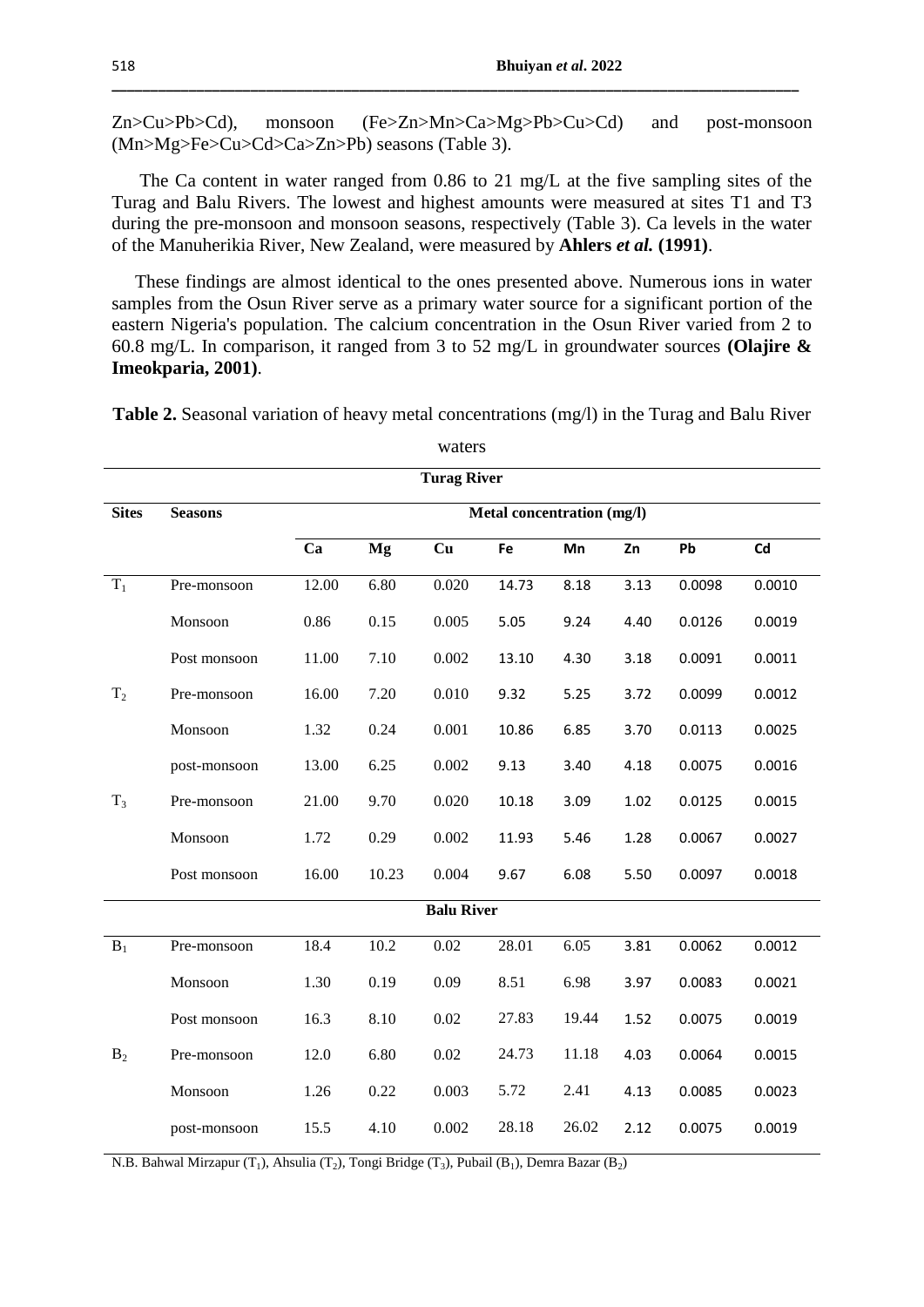In addition, magnesium (Mg) is a mineral necessary for human health. Inadequate consumption of any element can have negative consequences on one's health. At a national and international levels, daily intakes of each element were determined by the World Health Organisation (WHO). Endothelial dysfunction, enhanced vascular responses, elevated circulating levels of C-reactive protein, and impaired insulin sensitivity are all linked to low magnesium levels. In addition, hypertension, coronary heart disease, type 2 diabetes, and metabolic syndrome have been linked to low magnesium levels **(Rosique-Esteban** *et al.***, 2018)**. At the study sites of the Turag and Balu Rivers, Mg levels in water samples ranged from 0.15 to 10.2 mg/L. The lowest and highest amounts were measured at sites  $T_1$  and  $B_1$ (Table 3).

**\_\_\_\_\_\_\_\_\_\_\_\_\_\_\_\_\_\_\_\_\_\_\_\_\_\_\_\_\_\_\_\_\_\_\_\_\_\_\_\_\_\_\_\_\_\_\_\_\_\_\_\_\_\_\_\_\_\_\_\_\_\_\_\_\_\_\_\_\_\_\_\_\_\_\_\_\_\_\_\_\_\_\_\_\_\_\_\_\_\_**

 On the other hand, Cu concentrations in water in the Turag and Balu Rivers ranged from 0.02 to 0.19 mg/L. The lowest value was recorded at site T2 during monsoon season, while the maximum amount was recorded at site  $B_1$  (Table 2). Cu enters water bodies through industrial effluents, including CuSO<sup>4</sup> used in metal plating and finishing activities **(Testing &Materials, 1985).** A study of organically associated Cu in the Ganga River detected differences in Cu's extractable and organically associated forms **(Singh & Mahaver, 1997)**. They speculated that the differences could be attributable to the combined effects of different factors, such as adsorption or particulate matter input from domestic trash disposal in river water **(Singh & Mahaver, 1997)**. Lower concentrations of Cu were reported in the studies of **Abdullah and Royle (1974)**, **Satyanarayana** *et al.* **(1985)** and **George (1986)**. The high concentrations recorded could be attributed to the industry's direct dumping of Cu compounds.

 At the sampling sites, Fe values in water ranged from 5.052 to 28.18mg/L. The highest and minimum concentrations were measured at sites B2 and T1, respectively (Table 3) during the monsoon and post-monsoon periods. In the brackish water pond in West Bengal, 3095.7 to 4617.4 mg/L of Fe was found **(Mitra** *et al.***, 2000)**. Fe concentrations in water were higher than those found in this study. The Cochin estuary (**Ouseph, 1992)**, and Karnafully River (**Khan & Rahman, 1994)** discovered negligible seasonal fluctuation in Fe concentrations. Sectional changes in Fe concentrations were minimal in the current analysis, and the present work supports the above observations. Fe concentrations in India's coastal areas are nearly identical to the present study **(Jagtap, 1983)**. Other few studies **(Abdullah &Royle, 1974; McCrea & Fischer, 1986)** have recorded much lower concentrations. Their research was limited to dissolved iron concentrations; on the contrary, total iron concentrations were measured showing more significance in the present study.

 The amount of Mn in the water of the Turag and Balu Rivers ranged from 2.41 to 26.02 mg/L. During the monsoon and post-monsoon seasons, the highest and lowest values were observed at site B<sub>2</sub>. The National Research Council (NRC, 1995) recommends Mn concentrations of 2.51 to 0.36 mg/L for near-shore seawater and 17.1 mg/L for estuary water. The Mn concentrations discovered in this study are close to the recommended range. In the water of the old Brahmaputra River, **Bhuyan** *et al.* **(2019)** noted 1.44 mg/L of Mn. The Mn concentration level was 0.157 mg/L in the waters of Buriganga River and 0.80 mg/L in Tembi River waters **(Shanbehzadeh** *et al.***, 2014)**. In Turag River water ( the present study site), Mn concentration was 0.06 mg/L in 2012 **(Mokaddes** *et al.***, 2012)**. In comparison, the present findings recorded a much higher level than those of the previous studies (Table 3).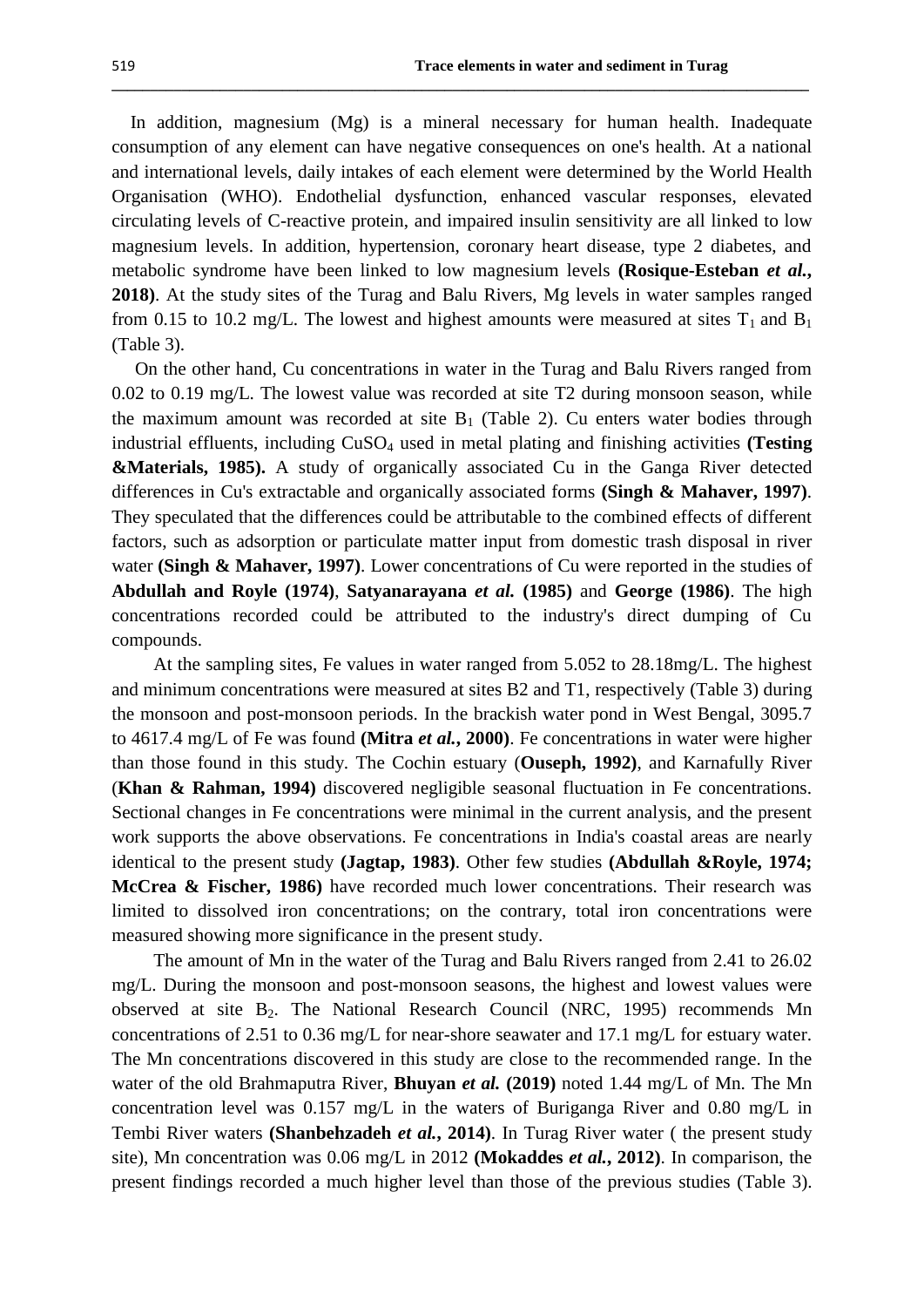**\_\_\_\_\_\_\_\_\_\_\_\_\_\_\_\_\_\_\_\_\_\_\_\_\_\_\_\_\_\_\_\_\_\_\_\_\_\_\_\_\_\_\_\_\_\_\_\_\_\_\_\_\_\_\_\_\_\_\_\_\_\_\_\_\_\_\_\_\_\_\_\_\_\_\_\_\_\_\_\_\_\_\_\_\_\_\_\_\_**

|               | I<br>. . | ×            |
|---------------|----------|--------------|
|               | ۰.       |              |
| ł<br>۰.<br>v. |          | ł<br>×<br>۰. |

**Table 3.** Comparison between the observed values (mg/l) of heavy metals in the water of the Turag & Balu River and other national and international

rivers

| <b>River</b>          | $\mathbf{C}_3$           | $\mathbb{N}_\mathbf{g}$  | $\mathbf{C}$ | Ee                       | ИI                       | $\mathbf{Z}$             | $\mathbf{F}_{\mathbf{D}}$ | $\pmb{\Omega}$ | <b>References</b>       |
|-----------------------|--------------------------|--------------------------|--------------|--------------------------|--------------------------|--------------------------|---------------------------|----------------|-------------------------|
| <b>Turag River</b>    | 10.3                     | 5.3                      | 0.007        | 10.4                     | $5.8\,$                  | 3.35                     | $\mathbf{0.01}$           | 0.002          | <b>Present study</b>    |
| <b>Balu River</b>     | $\bf 10.8$               | 4.9                      | 0.03         | 20.5                     | 12.01                    | 3.26                     | 0.007                     | 0.002          | <b>Present study</b>    |
| Old Brahmaputra River | $\overline{\phantom{a}}$ | $\sim$                   | 0.12         |                          | 1.44                     | $0.01\,$                 | $0.11\,$                  | 0.001          | (Bhuyan et al., 2019)   |
| Buriganga             |                          | ٠                        | 0.163        |                          | $\sim$                   | $\sim$                   | $0.07\,$                  | 0.009          | (Ahmad et al., 2010)    |
| Buriganga             |                          |                          |              |                          | 0.157                    | 0.332                    | 0.112                     | 0.059          | (Bhuiyan et al., 2015)  |
| Balu                  | ٠                        | $\sim$                   | $0.01\,$     | $\overline{\phantom{a}}$ | 0.03                     | $0.02\,$                 | 0.001                     | 0.008          | (Mokaddes et al., 2012) |
| Dhaleshwari           |                          | $\overline{\phantom{a}}$ | $0.15\,$     |                          | $\overline{\phantom{a}}$ | $\overline{\phantom{a}}$ | 0.05                      | 0.006          | (Ahmed et al., 2009)    |
| Dhaleshwari           |                          |                          | $0.00\,$     |                          |                          |                          | $0.20\,$                  | $0.00\,$       | (Ahmed et al., 2012)    |
| Khiru                 |                          |                          | 0.004        | $\sim$                   | 0.17                     | 0.006                    | $0.02\,$                  | 0.13           | (Rashid et al., 2012)   |
| Karatoa               |                          |                          | Trace        | $\overline{\phantom{a}}$ | 0.101                    | Trace                    | Trace                     | $\frac{1}{2}$  | (Zakir et al., 2012)    |
| Karnofuly             | $\overline{\phantom{a}}$ | $\overline{\phantom{a}}$ | $0.05\,$     |                          | 0.12                     | 0.28                     | 0.14                      | 0.01           | (Islam et al., 2013)    |
| Meghna                |                          |                          |              |                          | 0.009                    | 0.036                    | $\operatorname{BDL}$      | 0.003          | (Hassan et al., 2015)   |
| Shitalakhya           |                          |                          | 0.005        |                          | $0.05\,$                 | $0.02\,$                 | 0.001                     | 0.01           | (Mokaddes et al., 2012) |
| Shitalakhya           |                          | $\overline{\phantom{a}}$ | $0.04\,$     |                          | $\sim$                   | 0.72                     | $0.05\,$                  | 0.003          | (Islam et al., 2014)    |
| Turag                 |                          | $\overline{\phantom{a}}$ | 0.004        |                          | $0.06\,$                 | $0.02\,$                 | 0.002                     | $0.01\,$       | (Mokaddes et al., 2012) |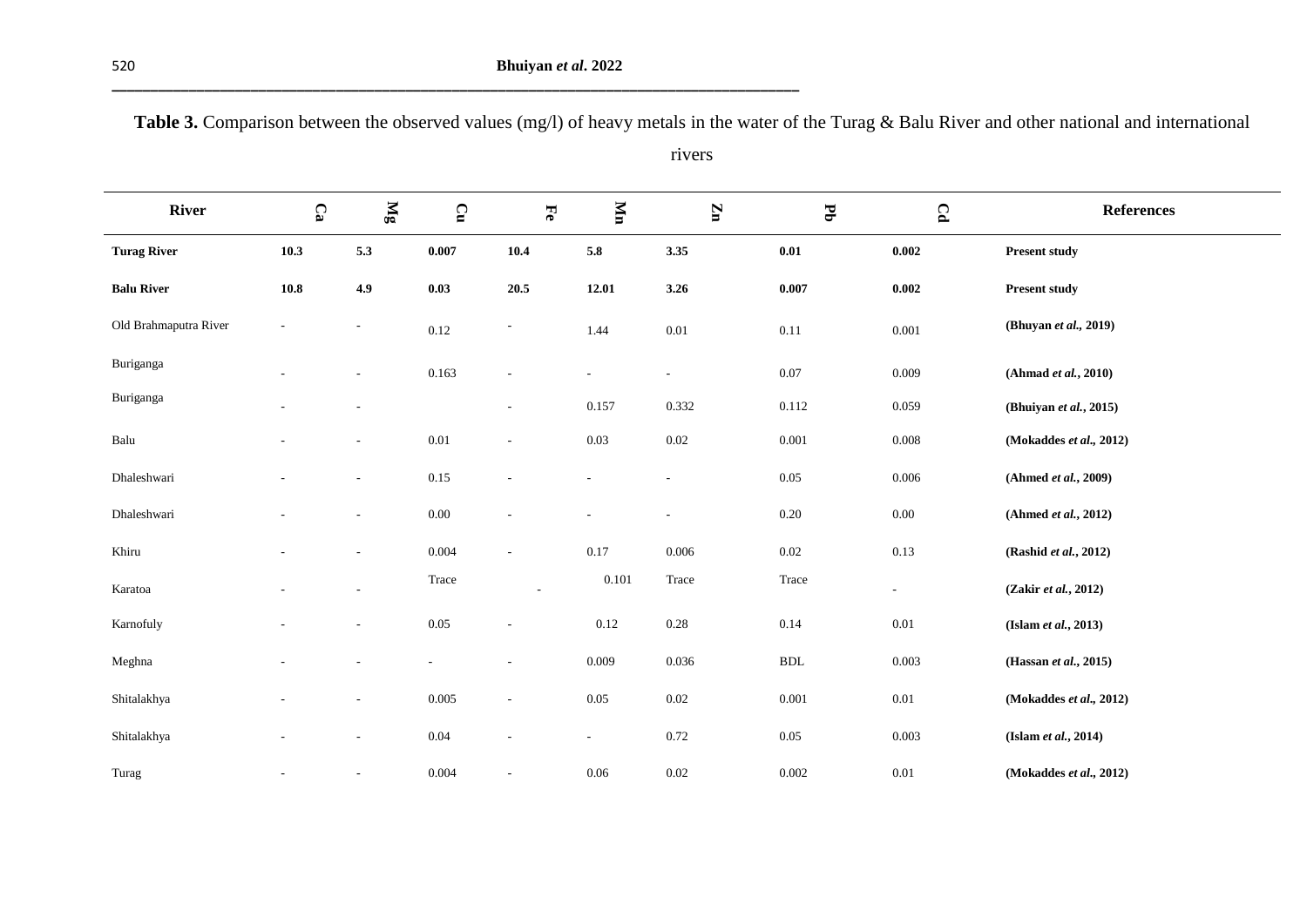**\_\_\_\_\_\_\_\_\_\_\_\_\_\_\_\_\_\_\_\_\_\_\_\_\_\_\_\_\_\_\_\_\_\_\_\_\_\_\_\_\_\_\_\_\_\_\_\_\_\_\_\_\_\_\_\_\_\_\_\_\_\_\_\_\_\_\_\_\_\_\_\_\_\_\_\_\_\_\_\_\_\_\_\_\_\_\_\_\_\_**

| Tembi River    | $\overline{\phantom{a}}$ | $\overline{\phantom{a}}$ | 0.52        | 1.17                     | 0.80                     | 0.28                     | 1.40        | 0.21        | (Shanbehzadeh et al., 2014)  |
|----------------|--------------------------|--------------------------|-------------|--------------------------|--------------------------|--------------------------|-------------|-------------|------------------------------|
| Taihu Lake     |                          | $\overline{\phantom{a}}$ | 0.50        | $\overline{\phantom{a}}$ | $\blacksquare$           | $\overline{\phantom{a}}$ | 3.40        | 0.31        | (Rajeshkumar et al., 2018)   |
| Gogabil lake   | $\overline{\phantom{a}}$ | $\sim$                   | 0.48        | $\overline{\phantom{a}}$ | $\overline{\phantom{a}}$ | 0.07                     | 0.14        | 0.07        | (Kumar et al., 2018)         |
| Kovada lake    | $\overline{\phantom{a}}$ | $\overline{\phantom{a}}$ | 0.54        | $\overline{\phantom{a}}$ | $\overline{\phantom{a}}$ | 5.18                     | <b>BDL</b>  | 0.19        | (Kayrak and Ozan, 2018)      |
| Gadilamn River |                          | $\overline{\phantom{a}}$ | 0.50        |                          | $\overline{\phantom{a}}$ | 0.10                     | 0.46        | 1.46        | (Ambedkar and Muniyan, 2012) |
| Koshi River    | $\overline{\phantom{a}}$ | $\overline{\phantom{a}}$ | 0.014-0.026 | $\sim$                   | $\overline{\phantom{a}}$ | 0.017-0.024              | 0.004-0.123 | 0.009-0.026 | (Singh et al., 2016b)        |
| Ghaghara River |                          | $\overline{\phantom{a}}$ | 0.016-0.032 | $\sim$                   | $\overline{\phantom{a}}$ | 0.013-0.031              | 0.005-0.019 | 0.003-0.043 | (Singh et al., 2016b)        |
| Kali River     |                          | $\overline{\phantom{a}}$ | 0.049       | $\overline{\phantom{a}}$ | $\blacksquare$           | 0.36                     | 0.058       | 0.009       | (Maurya and Malik, 2016)     |
| Gomti River    | $\blacksquare$           | $\overline{\phantom{a}}$ | 0.003       | $\overline{\phantom{a}}$ | $\blacksquare$           | 0.287                    | 0.027       | 0.0005      | (Vinod et al., 2005)         |
| Ganga River    | $\sim$                   | $\sim$                   | 0.03        | $\overline{\phantom{a}}$ | $\sim$                   | 0.122                    | 0.086       | 0.012       | (Gupta et al., 2009)         |
| Aras Dam Lake  |                          | $\sim$                   | 0.38        | $\overline{\phantom{a}}$ | $\overline{\phantom{a}}$ | 0.05                     | 0.11        | 0.05        | (Farsani et al., 2019)       |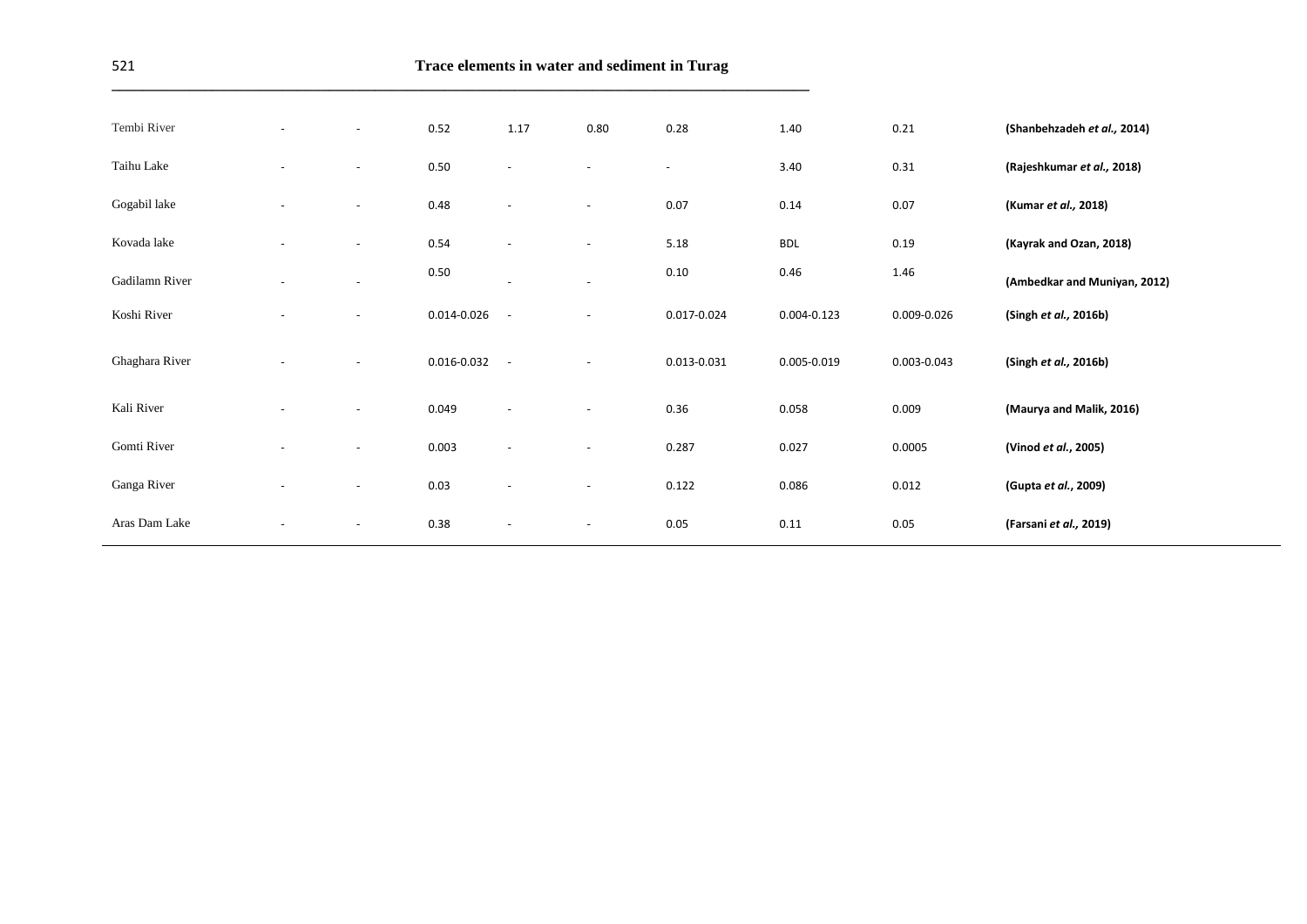Zn levels in water samples ranged from 1.02 to 26.02 mg/L for the five sampling locations of the Turag and Balu Rivers. During the pre-monsoon and post-monsoon seasons, maximum and minimum concentrations were measured at sites  $T_3$  and  $B_2$  (Table 3). Zn is released into the water as a result of industrial contamination **(Jia** *et al.***, 2020)**. Higher Zn concentrations are most likely due to suspended and particulate contaminants **(George, 1986; Pfeiffer** *et al.***, 1986; Sinclair** *et al.***, 1989)**. It was reported that Zn entered the water body as a result of industrial, surface and municipal run-off. The current finding supports the assertions made above. Seasonal fluctuations in Zn concentrations were minimal in the present study. The pollution levels in the Foujderhat coastal zone in Chittagong found very little seasonal change in the Karnafully River **(Khan &Rahman, 1994)**. As a result, the current results are nearly identical to those of**Khan and Rahman (1994)**. The weathering of milestones and feldspars was the primary source of significant ions, consistent with the current findings.

**\_\_\_\_\_\_\_\_\_\_\_\_\_\_\_\_\_\_\_\_\_\_\_\_\_\_\_\_\_\_\_\_\_\_\_\_\_\_\_\_\_\_\_\_\_\_\_\_\_\_\_\_\_\_\_\_\_\_\_\_\_\_\_\_\_\_\_\_\_\_\_\_\_\_\_\_\_\_\_\_\_\_\_\_\_\_\_\_\_**

 In Turag and Balu Rivers, the level of lead in the water ranged from 0.0062 to 0.0126 mg/L. The highest and lowest values were reported at sites  $B_1$  and  $T_1$  during the pre-monsoon and monsoon seasons, respectively (Table 3). This could happen due to the discharge of untreated industrial wastes, oils, and municipal wastes, among other things. Studies investigated dissolved Pb and concluded that it was introduced into river water due to industrial, municipal, or surface discharge, which is consistent with the findings of the current study **(Zingde** *et al.***, 1985; Shen** *et al.***, 1989)**. Pb concentrations in particulate and suspended materials were examined and were found to be higher **(Pfeiffer** *et al.,* **1986; Sinclair** *et al.,* **1989)**. The present finding coincides with the previously mentioned ones. However, the National Research Council (**NRC, 1995)** proposed a Pb concentration of 0.027 mg/L. The quantities of Pb recorded in this study are greater than the NRC's recommended values, which could be hazardous to water quality and the aquatic environment. A detailed comparison of Pb concentrations with other national and international rivers is shown in Table (3).

 Cd levels in water samples ranged from 0.0012 to 0.0127 mg/L at the five examined sites along the Turag and Balu Rivers. The lowest and maximum concentrations were measured at sites  $T_1$  and  $T_3$  (Table 3). A high level of Cd was reported in a Brazilian River and the researchers attributed it to the industrial waste disposal **(Pfeiffer** *et al.,* **1986)**. This finding is in consistent with the current outcome. The Cd standard for Bangladeshi coastal water is 0.3 mg/L (EQS, 1991). Near-shore seawater should have a Cd concentration of 0.030 mg/L, while estuary water should have a Cd value of 0.019 mg/L according to the **NRC (1995)**. The Cd amounts registered in this study are lower than the Bangladesh EQS value. In terms of Cd concentration, water quality has not degraded and is not detrimental to living biota. The seasonal change in Cd concentrations was minimal in this study. Table (4) shows a detailed comparison of Pb contents in other national and international rivers.

#### **Occurrence and abundance of heavy metals in the sediment**

 Few studies have been carried out in various nations to assess sediment (**Ali** *et al.,* **2016; Ali and Khan, 2018b; Ali** *et al.,* **2018).** The near-bottom water layer was affected due to resuspension or dissolving processes (**Edet and Offiong, 2002).** Polluted sediments can pollute the aquatic environment as a secondary source of pollution. Metal concentrations in sediments can be used to predict pollution patterns in the future (**Salomons, 1985).** The distribution of metals in sediment is not related to the equivalent distributions in water in this study. The sediment composition and structure have a significant impact on the accumulation effects. Heavy metal concentrations in water are low, while sediments contain a large amount of the same metals. Many researchers agree that higher concentrations of heavy metals in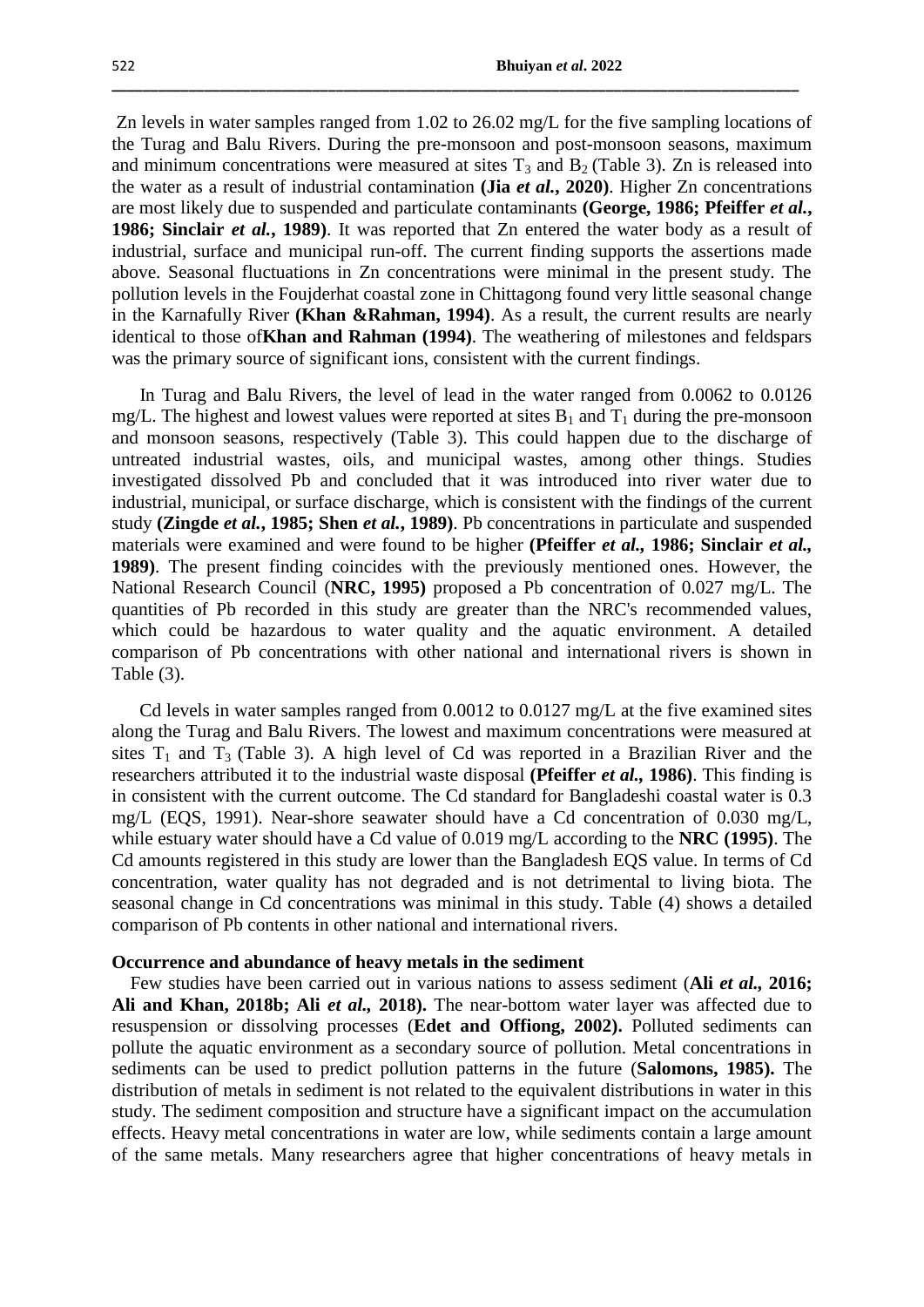sediment in the winter and summer than in the rainy season may be related to a heavy metal (**Ali** *et al.,* **2016; Rajeshkumar** *et al.,* **2018; Farsani** *et al.,* **2019).**

**\_\_\_\_\_\_\_\_\_\_\_\_\_\_\_\_\_\_\_\_\_\_\_\_\_\_\_\_\_\_\_\_\_\_\_\_\_\_\_\_\_\_\_\_\_\_\_\_\_\_\_\_\_\_\_\_\_\_\_\_\_\_\_\_\_\_\_\_\_\_\_\_\_\_\_\_\_\_\_\_\_\_\_\_\_\_\_\_\_\_**

At Bhawal Mirzapur, the concentration of metal was found in the sediment in descending order during pre-monsoon (Fe>Pb>Mn>Cu>Zn>Ca>Cd>Mg), monsoon (Fe>Pb>Mn>Zn>Cu>Ca>Cd>Mg), and post-monsoon (Fe>Mn>Pb>Cu>Zn>Ca>Cd>Mg) seasons, whereas at Ahsulia, the metal value was found in the sediment during pre-monsoon (Fe>Pb>Mn>Zn>Cu>Ca>Cd >Mg), monsoon (Fe>Zn>Mn>Pb>Cu>Ca>Mg>Cd), and postmonsoon (Fe>Pb>Mn>Zn>Cu>Ca>Cd>Mg) seasons. At Tongi Bridge, the concentration of metals during pre-monsoon followed the sequences: Fe>Pb>Mn>Cu>Zn>Ca>Cd>Mg, monsoon: Fe>Mn>Pb>Cu>Zn>Ca>Mg>Cd), and post-monsoon: Fe>Mn>Pb>Cu>Ca> Zn>Cd>Mg.

Pre-monsoon (Fe>Mn>Cu>Zn>Pb>Cd>Ca>Mg), monsoon (Fe>Mn>Cu>Zn> Ca>Pb> Mg>Cd), and post-monsoon (Fe>Cu>Mn>Zn>Ca>Mg>Pb>Cd) metal concentrations were detected in the Pubail sediment in descending order. Pre-monsoon (Fe>Mn>Cu>Zn>Ca>Pb>Cd>Mg), monsoon (Fe>Mn>Zn>Cu>Ca>Pb>Mg>Cd), and postmonsoon (Ca>Fe>Mn>Cu>Zn>Pb>Mg>Cd) metal values were detected in the sediment at Demra Bazar.

Ca contents in water samples ranged from 0.74 to 1.76 mg/kg in the five monitoring sites of the Turag and Balu Rivers. During the pre-monsoon period, the maximum concentration was observed at site  $T_3$ , while the lowest was reported at site  $B_1$ . In the Waipori River, New Zealand, Kim and Hunter (2000) made observations. Ca concentrations ranged from 1.3 to 2.1 mg/kg, slightly higher than the current results. A comparison of the recorded amount of heavy metals in the sediment of the Turag and Balu Rivers with other national and international rivers is shown in Table 4.

Mg values in the sampling locations of the Turag and Balu Rivers fluctuated between 0.10 and 0.31 mg/kg. The maximum value was recorded at site T3 during the post-monsoon season, whereas the lowest value was observed at site  $B_1$  during the pre-monsoon season. Mg concentrations ranged from 0.0 to 0.3 mg/kg, which matches the current findings.

In the research area, the concentration of Cu in sediment samples varied from 1.93 to 6.38 mg/kg. During the pre-monsoon season, the lowest concentrations were reported at site  $B_1$ , while the highest concentrations were obtained at site  $B_2$  during the monsoon season. Heavy metal concentrations in Eastern Mississippi sediments ranged from 1.0 to 23.0 mg/kg, according to (**Presley** *et al.***, 1992).** The centration of Cu (1.0 to 15.5 mg/kg) was reported in Galveston Bay sediments (**Morse** *et al.,* **1993).** The trace element geochemistry of clay fractions and bulk sediments from the Vamsadhara river basin on the Indian coast found a much greater concentration of Cu (231 mg/kg) than in the present study (**Varma** *et al.***, 1993).** The Cu content of the present study compared with the other national and international rivers is shown in Table 4.

Iron has been utilized to indicate natural variations in the sediment's heavy metal carrying capacity (**Rule, 1986).** Its concentration has been linked to the amount of metal-reactive molecules unaffected by leading causes (**Zhang** *et al.***, 2014).** Fe concentrations ranged from 26 to 125 mg/kg in sediment samples taken from the five test locations along the Turag and Balu Rivers. During the pre-monsoon season, the lowest concentration was reported at site  $B_1$ , while the lowest value was recorded at site  $T_1$  during the monsoon season. A recent study of heavy metal concentration from water and sediment in Bangladeshi rivers found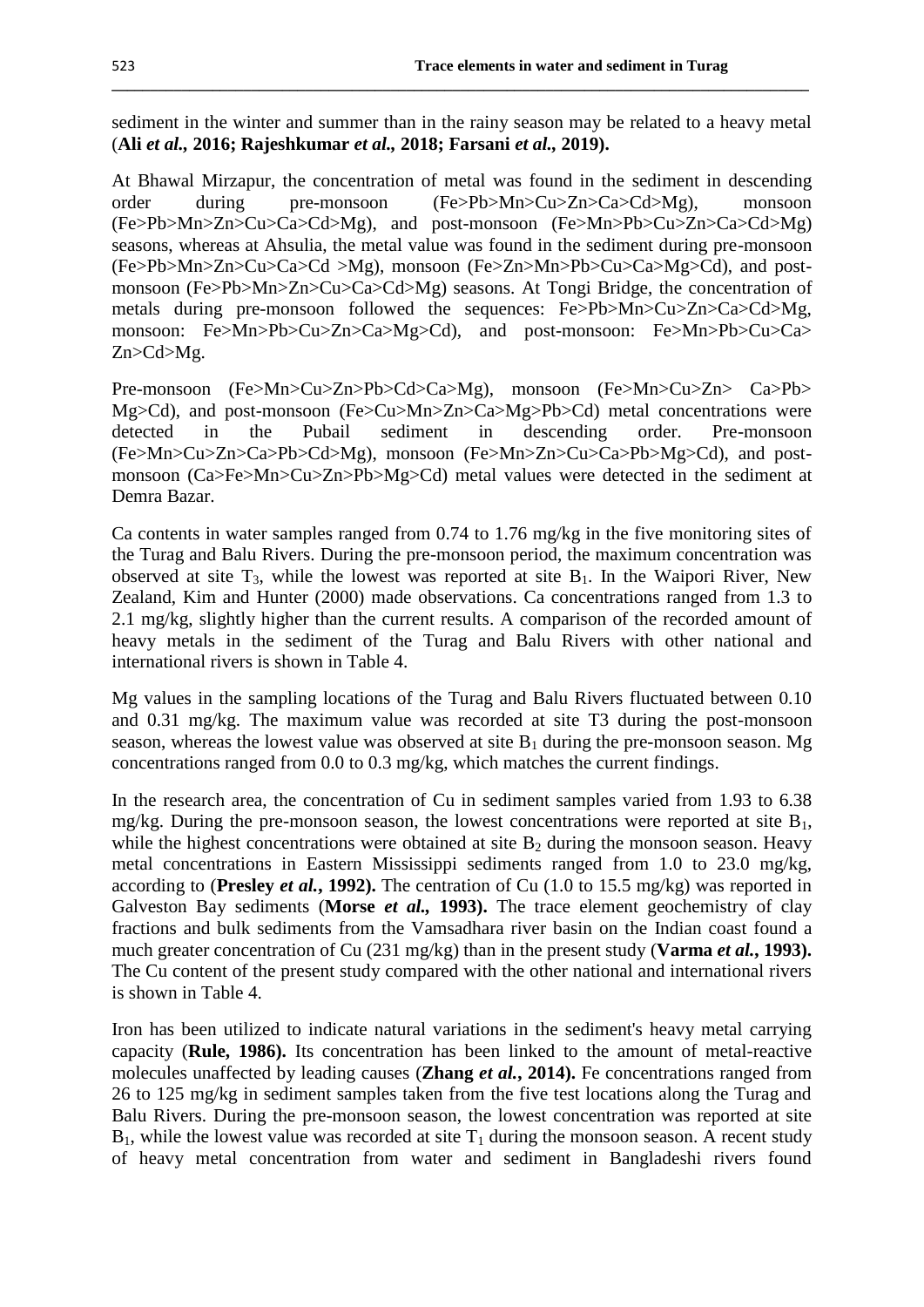unacceptable heavy metal concentrations and that water is unsafe for drinking and cooking. In addition, it could pose a severe risk to the aquatic ecology of the riverine (**Ali** *et al.***, 2021).**

**\_\_\_\_\_\_\_\_\_\_\_\_\_\_\_\_\_\_\_\_\_\_\_\_\_\_\_\_\_\_\_\_\_\_\_\_\_\_\_\_\_\_\_\_\_\_\_\_\_\_\_\_\_\_\_\_\_\_\_\_\_\_\_\_\_\_\_\_\_\_\_\_\_\_\_\_\_\_\_\_\_\_\_\_\_\_\_\_\_**

Mn in sediment samples varied from 10 to 32 mg/kg in the study area. The maximum concentration was recorded at site  $T_1$  during the post-monsoon seasons, and the minimum concentration was recorded at site  $T_1$  during the monsoon season. Ahlers *et al.*, (1991) recorded a lower amount of Mn at the Manuherikia River in New Zealand. Manganese is an element of low toxicity, and it has considerable biological significance. It is one of the more biochemical and active transition metals in the aquatic environment (**Evans** *et al.,* **1997**). The present investigation agrees with the above statements. **Presley** *et al.,* **(1992)** determined the Mn concentration (40 to 1239 mg/kg) in sediments of Eastern Mississippi Bight. **Morse** *et al.,* **(1993)** recorded 165 to 2365 mg/kg Mn in sediments of Galvaston Bay. The present study's findings are far lower than the findings by **Presley** *et al.,* **(1992)** and **Morse** *et al.,* **(1993).**

As a micronutrient necessary for plant growth, zinc performs a crucial role. In the Turag and Balu Rivers, Zn values in sediment samples ranged from 1.52 to 11.50 mg/kg. During the monsoon season, the maximum amount was recorded at location  $T_2$ . The minimum concentration was measured at site B1 during pre-monsoon and post-monsoon seasons. The current study's findings are significantly lower than Singh and Mahaver's (1997) findings at the Ganga River. Zn concentrations were consistently lower and homogenous across all sites. Zn deficiency in rice and other fields and fruit crops has been documented in Bangladesh (**BRRI, 1980; Rahman, 1980; Rahman** *et al.,* **1980).** Due to a paucity of non-detrital sources in the silt and sediment formed from organic materials, the sediment has a low concentration of Zn (**Varma** *et al.,* **1993).** The Zn value of the present study compared with the other national and international rivers is shown in Table 4.

In the five sampling sites along the Turag and Balu Rivers, Pb values in sediment samples ranged from 0.710 to 1.513 mg/kg. The highest concentration was observed at site T1 during the post-monsoon season, whereas the lowest concentration was detected at site  $B_2$  during the monsoon season. This could be due to a combination of oil leakage and other hydrocarbons from launch, mechanised boats, and other sources. Rugrowjwanich et al. (2003) found that heavy metal concentrations in sediment were higher in the dry season than in the wet season. The above statement is consistent with the current research. In the Manuherikia River, New Zealand, **Ahlers** *et al.* **(1991)** detected 7.2 to 15.3 mg/kg of Pb. This Pb concentration was far lower than what was found in the current study. In Galveston Bay, **Morse** *et al.* **(1993)** found 12.0 to 46.0 mg/kg of Pb, much higher than the current study. Pb concentrations of the present study compared with the other national and international rivers are shown in Table 4.

Table 4. Comparison of the observed values (mg/kg) of heavy metals in the sediment of the

| River                     | C <sub>a</sub> | ξã                       | Ğ     | $F_{\rm e}$              | NIn   | Z    | Ъp    | S    | References                |
|---------------------------|----------------|--------------------------|-------|--------------------------|-------|------|-------|------|---------------------------|
| Turag River               | 1.3            | 0.21                     | 3.41  | 74.67                    | 12.88 | 4.24 | 11.84 | 0.32 | Present study             |
| <b>Balu River</b>         | 1.22           | 0.36                     | 10.85 | 100.17                   | 19.86 | 3.25 | 0.96  | 0.14 | Present study             |
| Old<br><b>Brahmaputra</b> | ۰.             | $\overline{\phantom{a}}$ | 6.2   | $\overline{\phantom{a}}$ | 126.2 | 52.7 | 7.6   | 0.48 | (Bhuyan $et. al., 2019$ ) |

Turag & Balu River with other national and international rivers.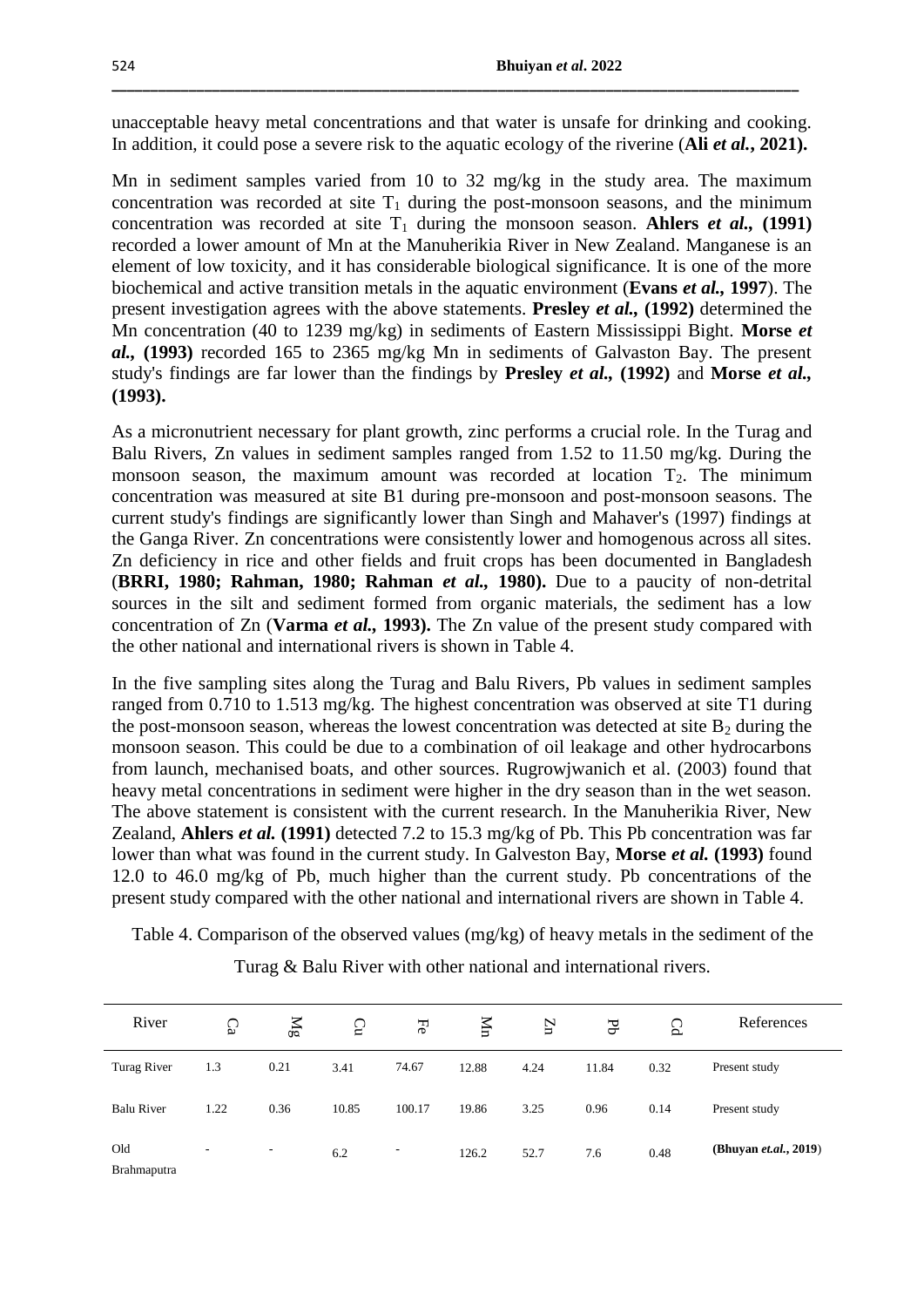**\_\_\_\_\_\_\_\_\_\_\_\_\_\_\_\_\_\_\_\_\_\_\_\_\_\_\_\_\_\_\_\_\_\_\_\_\_\_\_\_\_\_\_\_\_\_\_\_\_\_\_\_\_\_\_\_\_\_\_\_\_\_\_\_\_\_\_\_\_\_\_\_\_\_\_\_\_\_\_\_\_\_\_\_\_\_\_\_\_\_**

| Sundarbans<br>Sela River | 1507.8 | 14311                    | 33.7            | 30255                    | 476.6                        | 74.4                     | 25.58              | 1.37                     | (Chudhury<br>al.,<br>et<br>2021)                    |
|--------------------------|--------|--------------------------|-----------------|--------------------------|------------------------------|--------------------------|--------------------|--------------------------|-----------------------------------------------------|
| Buriganga                |        |                          | 27.85           |                          |                              | $\overline{a}$           | 69.75              | 3.33                     | (Ahamad et al., 2010)                               |
| Buriganga                |        |                          | 184.4           | $\overline{a}$           | $\qquad \qquad \blacksquare$ | 502.3                    | 79.8               | 0.8                      | and Hossain,<br>(Saha                               |
| Buriganga                |        |                          | 344.2           |                          | 4036                         | 481.8                    | 31.4               | 1.5                      | AAA<br>(Mohiuddin<br>et.<br>al.,                    |
| Bangshi                  |        |                          |                 |                          | 483.4                        | 117.15                   | 59.99              | 0.61                     | 0.470015<br>(Rahman et al., 2014)                   |
| Dhaleshwari              |        |                          | 37.45           | $\overline{\phantom{a}}$ | $\qquad \qquad \blacksquare$ | $\overline{\phantom{a}}$ | 15.79              | 2.08                     | (Ahamad et al., 2010)                               |
| Khiru                    |        |                          | 34.7            | $\overline{\phantom{a}}$ | 28.56                        | 97.77                    | 5.60               | 2.05                     | (Rashid et al., 2012)                               |
| Karnofuly                |        |                          | 1.22            | $\overline{\phantom{a}}$ | 15.30                        | 16.30                    | 4.96               | 0.24                     | (Islam et al., 2013)                                |
| Karatoa                  |        |                          |                 |                          | $\qquad \qquad \blacksquare$ | $\overline{\phantom{a}}$ | 58                 | 1.20                     | (Islam et al., 2015b)                               |
| Meghna                   |        |                          |                 | L,                       | 442.6                        | 79.02                    | 9.47               | 0.23                     | (Hassan et al., 2015)                               |
| Shitalakhya              |        |                          |                 | $\overline{a}$           | $\overline{\phantom{a}}$     | 75                       | 28.36              | 5.01                     | (Islam et al., 2014)                                |
| Shitalakhya              |        |                          | 143.7           |                          |                              | 200.6                    | $\frac{1}{2}$      | $\overline{\phantom{a}}$ | (Islam et al., 2016)                                |
| Turag                    |        |                          | 1.576           |                          |                              | 1.08                     | 1.64               | 1.4                      | (Banu et al., 2013)                                 |
| Tembi River              |        |                          | 58.3            | 235.9                    | 423.3                        | 37.9                     | 203                | 19.5                     | (Shanbehzadeh et al.,<br>2014)                      |
| Taihu Lake               |        |                          | 2.8             |                          |                              |                          | 3.61               | 0.24                     | (Rajeshkumar et al.,<br>2018)                       |
| Mahananda<br>River       |        |                          | 49.51-<br>82.78 |                          |                              | 83.64-<br>141.7          | 17.91-<br>29.52    | $0.53 -$<br>1.05         | (Kumar et al., 2017)                                |
| Ghaghara<br>River        |        |                          | 2.76<br>11.74   |                          |                              | 13.26<br>$\sim$<br>17.59 | $10.71 -$<br>14.26 | $0.21 -$<br>$0.28\,$     | (Singh et al. 2017)                                 |
| Kali River               |        |                          | 258.5           |                          | $\overline{a}$               | 3.4                      | 81.53              | 3.38                     | (Maurya and Malik,<br>2016)                         |
| Cauvery River            |        |                          | $11.2\,$        |                          |                              | 93.1                     | 4.3                | $1.3\,$                  | (Raju et al., 2012)                                 |
| Ganga                    |        |                          | 39-73           |                          |                              | 72-140                   | $15 - 27$          | $0.45 - 1$               | Singh,<br>(Tiwari<br>&                              |
| Gadilm River             |        |                          | 0.60            |                          |                              | $0.20\,$                 | 0.48               | 1.64                     | 1014)<br>(Ambedkar<br>and                           |
| Plitvice Lakes<br>Park   | $\sim$ |                          | 115             |                          |                              | 258                      | 62.8               | 10.9                     | $M_{\text{total}} = 2012$<br>(Vukosav et al., 2012) |
| Mljet National<br>Park   | $\sim$ |                          | 300             |                          |                              | 377                      | 62.8               | 14.8                     | (Cuculić et al., 2009)                              |
| Dam<br>Aras              | $\sim$ | $\overline{\phantom{a}}$ | 106.3           | $\overline{\phantom{a}}$ | $\overline{\phantom{a}}$     | 86.11                    | 8.44               | 5.56                     | (Farsani et al., 2019)                              |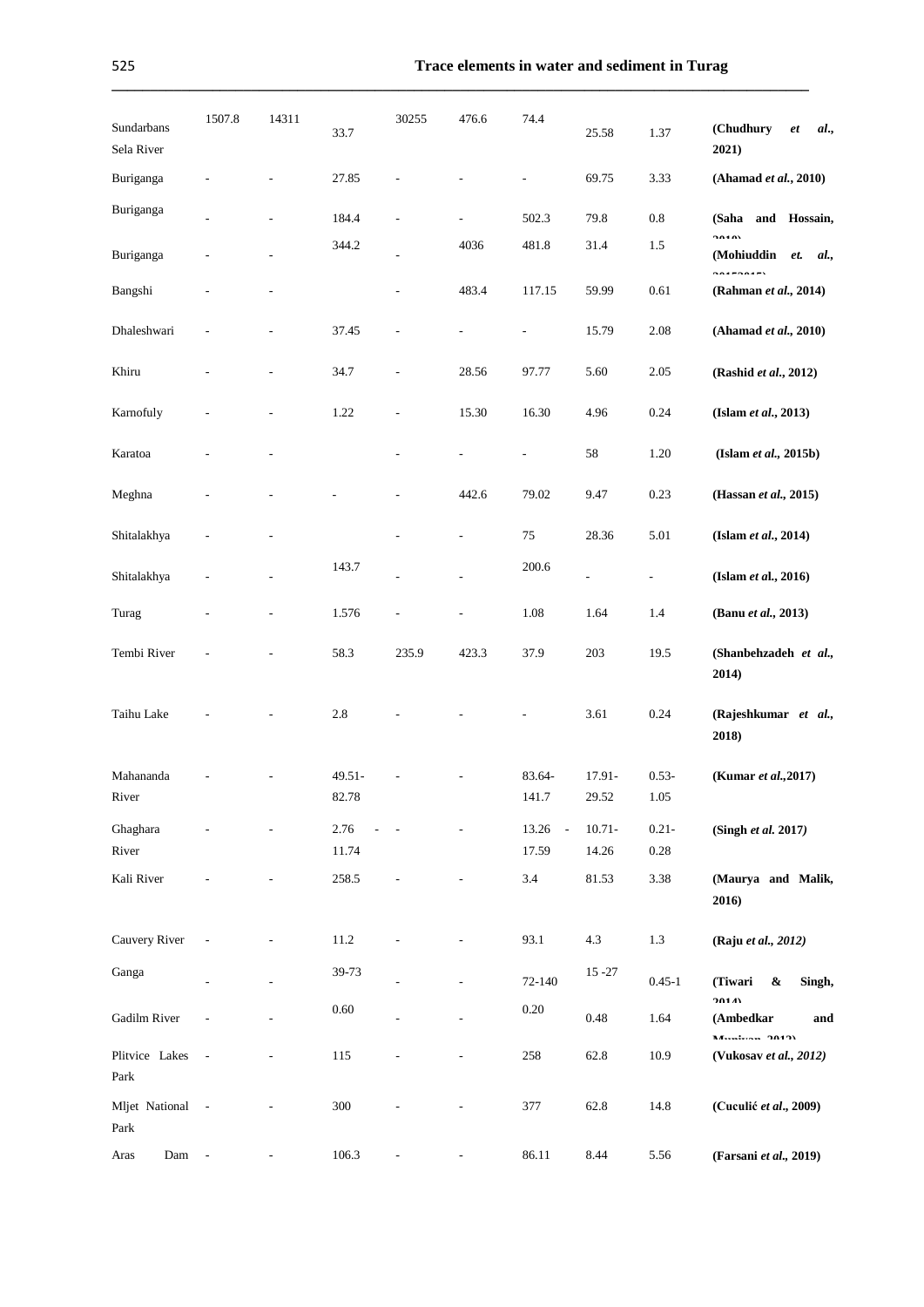| 526                        |                          |    | Bhuiyan et al. 2022 |                          |                          |        |        |       |                          |  |  |
|----------------------------|--------------------------|----|---------------------|--------------------------|--------------------------|--------|--------|-------|--------------------------|--|--|
| Lake                       |                          |    |                     |                          |                          |        |        |       |                          |  |  |
| Ikpoba river               | ۰                        | ۰. | 1900                | 7900                     | 4600                     | 4700   | 3300   | 1500  | (Akcay et al., 2003)     |  |  |
| Xiangjiang<br>$\mathbf{r}$ | ۰                        |    | 71.29               | ٠                        | $\overline{\phantom{a}}$ | 257.17 | 102.52 | 23.31 | (Huang et al., 2020)     |  |  |
| Jinjiang River             | $\overline{\phantom{m}}$ |    | 7.24                |                          | $\overline{\phantom{a}}$ | 48.09  | 32.79  | 0.07  | (Zhuang et al., 2018)    |  |  |
| Hanjiang River             | $\overline{\phantom{a}}$ |    | 9.28                | $\overline{\phantom{a}}$ | $\overline{\phantom{a}}$ | 62.47  | 26.97  | 0.10  | (Zhuang $et al., 2018$ ) |  |  |
| <b>Yangtze River</b>       | $\overline{\phantom{a}}$ |    | 25.14               | $\overline{\phantom{a}}$ | $\overline{\phantom{a}}$ | 82.92  | 25.13  | 0.17  | (He at al., 2019)        |  |  |

Cd levels in sediment fluctuated between 0.091 and 0.402 mg/kg in the study sites. The maximum value was recorded at site T1 during the post-monsoon season, while the lowest was reported at site B1. The high amount of Cd in this study may be related to run-off from agricultural areas. Cd is found in phosphate fertilisers that include metal, untreated sewage effluents, organics, and fine grain sediments (**Ray and Macknight, 1984).** The level of Cd was found to be from 1.45 to 3.05 mg/kg in the Ganga River, India. Cd concentrations are lower than the current study's findings (**Singh, 1997).** The Cd value of the present study compared with the other national and international rivers are shown in Table 4.

# **Spatio-temporal variations in heavy metal concentration (ANOVA Analysis)**

## **Spatial variation**

In Turag River sediment, there were no significant variations in terms of sites for Mg  $(F=1.136, p=0.382)$ , Cu  $(F=2.787, p=0.139)$ , Fe  $(F=0.336, p=0.727)$ , Mn  $(F=0.571, p=0.593)$ , Zn (F=0.993, p=0.424), Pb (F=0.572, p=0.593), and Cd (F=0.354, p=0.716), except for Ca  $(F=16.989, p=0.003)$ , at a significance level of 0.05 (Fig. 2).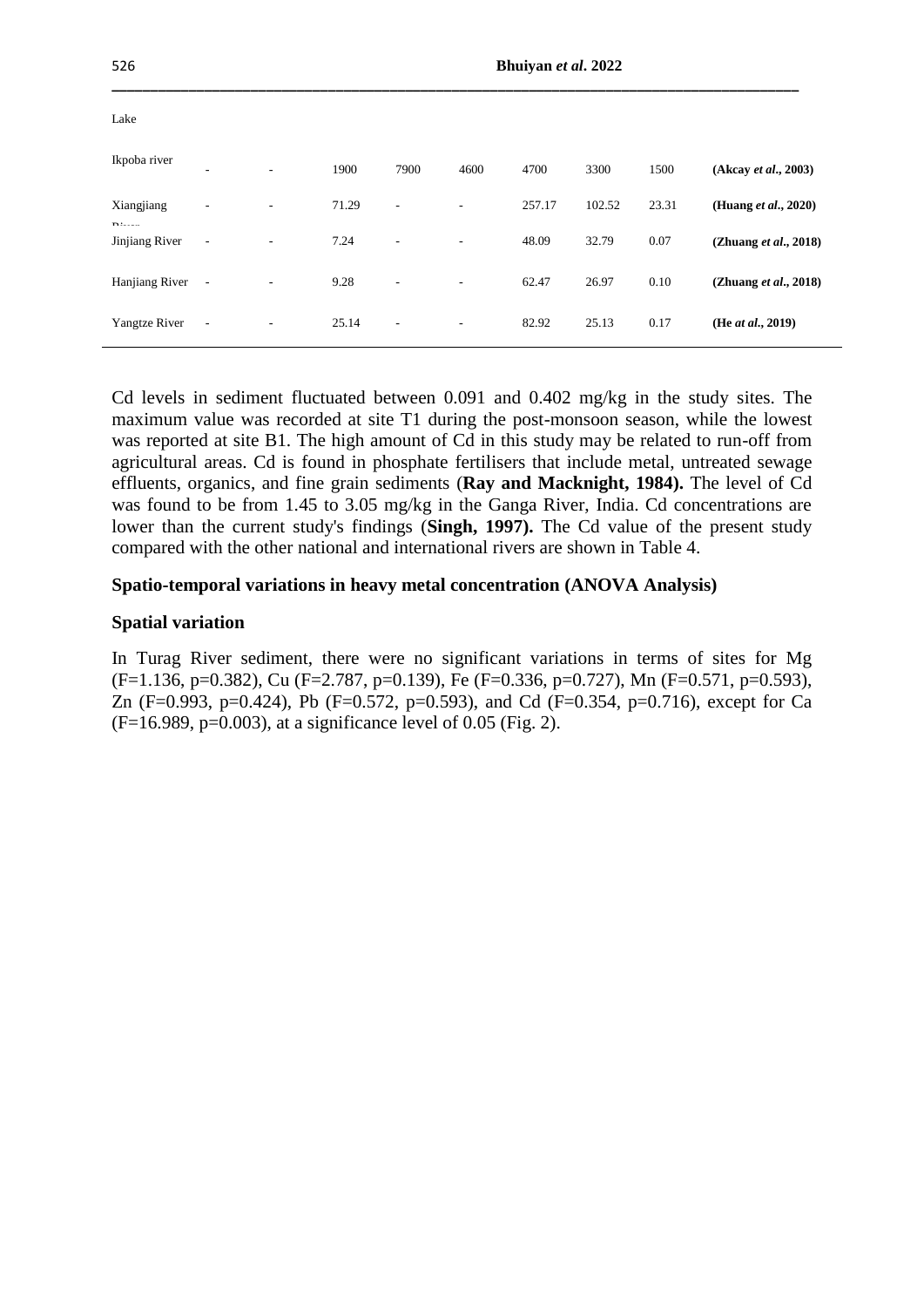

**Fig. 2.** Spatial variation of heavy metals in sediment of the Turag river.

**\_\_\_\_\_\_\_\_\_\_\_\_\_\_\_\_\_\_\_\_\_\_\_\_\_\_\_\_\_\_\_\_\_\_\_\_\_\_\_\_\_\_\_\_\_\_\_\_\_\_\_\_\_\_\_\_\_\_\_\_\_\_\_\_\_\_\_\_\_\_\_\_\_\_\_\_\_\_\_\_\_\_\_\_\_\_\_\_\_\_**

In Turag River water, Ca (F=0.280, p=0.765), Mg (F=0.221, p=0.808), Cu (F=0.284, p=0.762), Fe (F=0.115, p=0.894), Mn (F=1.222, p=0.359), Zn (F=0.571, p=0.593), Pb  $(F=0.157, p=0.858)$ , and Cd  $(F=0.957, p=0.436)$  showed no substantial difference at an alpha level of 0.05.

In Balu River sediment, Ca (F=0.860, p=0.406), Mg (F=0.654, p=0.464), Cu (F=0.051, p=0.832), Fe (F=0.700, p=0.450), Zn (F=1.35, p=0.351), Pb (F=0.165, p=0.705), and Cd (F=0.855, p=0.407) showed no significant variations in terms of sites, except for Mn (F=8.32, p=0.04), at a significance level of 0.05 (Fig. 3).

In Balu River water, Ca (F=0.123, p=0.743), Mg (F=0.647, p=0.532), Cu (F=2.117, p=0.219), Fe (F=0.40, p=0.851), Mn (F=0.086, p=0.784), Zn (F=0.101, p=0.766), Pb  $(F=0.024, p=0.885)$ , and Cd  $(F=0.217, p=0.665)$  showed no substantial difference at an alpha level of 0.05.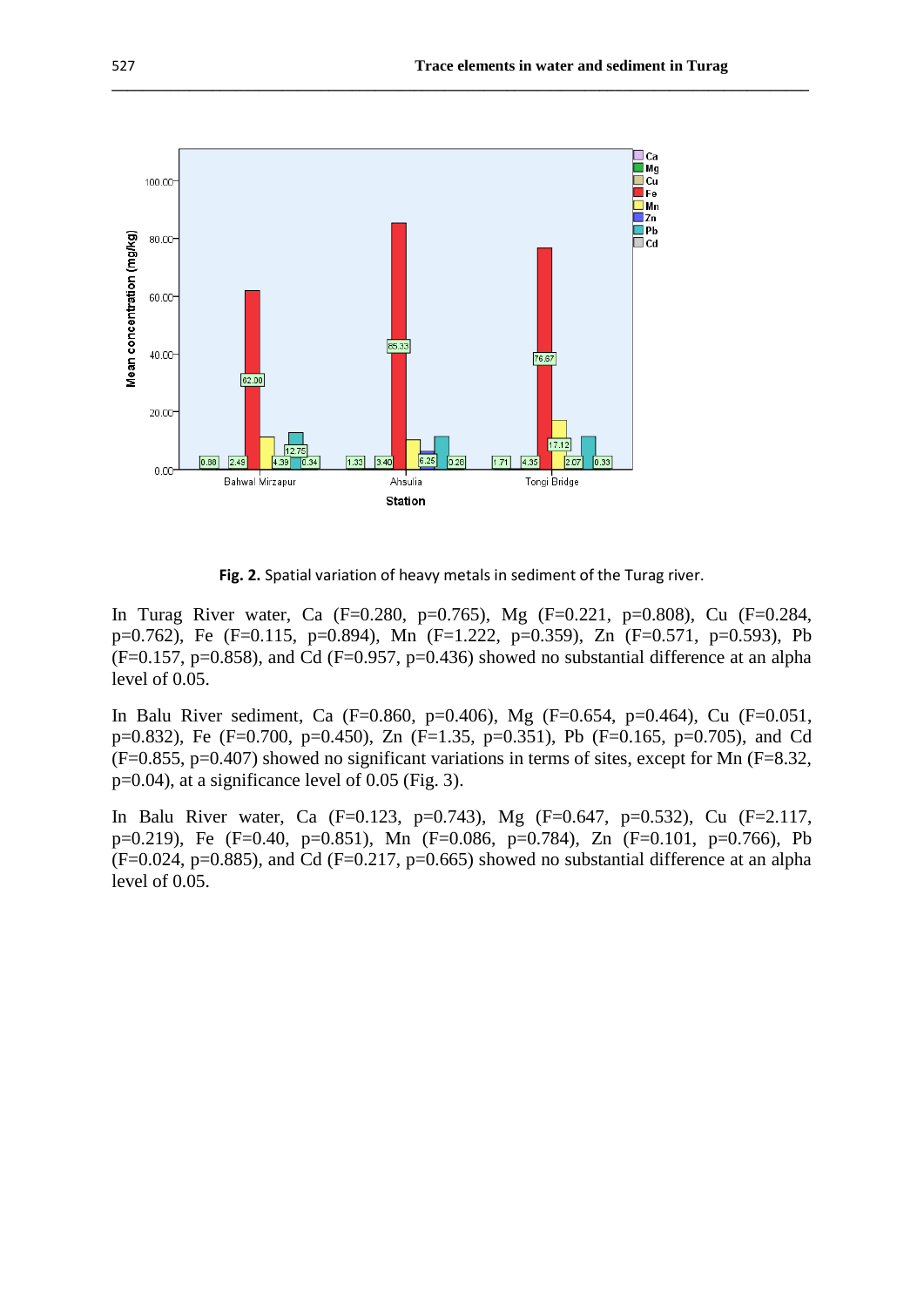

**Fig. 3.** Spatial variation of heavy metals in sediment of the Balu river.

**\_\_\_\_\_\_\_\_\_\_\_\_\_\_\_\_\_\_\_\_\_\_\_\_\_\_\_\_\_\_\_\_\_\_\_\_\_\_\_\_\_\_\_\_\_\_\_\_\_\_\_\_\_\_\_\_\_\_\_\_\_\_\_\_\_\_\_\_\_\_\_\_\_\_\_\_\_\_\_\_\_\_\_\_\_\_\_\_\_**

# **Temporal variation**

In Turag River sediment, Ca (F=0.147, p=0.867), Mg (F=1.278, p=0.345), Cu (F=0.905, p=0.454), Mn (F=4.247, p=0.071), and Zn (F=3.312, p=0.107) showed no substantial difference, except for Cd (F=19.962, p=0.002), Fe (F=14.029, p=0.005), and Pb (F=5.590, p=0.043) at a significance level of 0.05 (Fig. 4).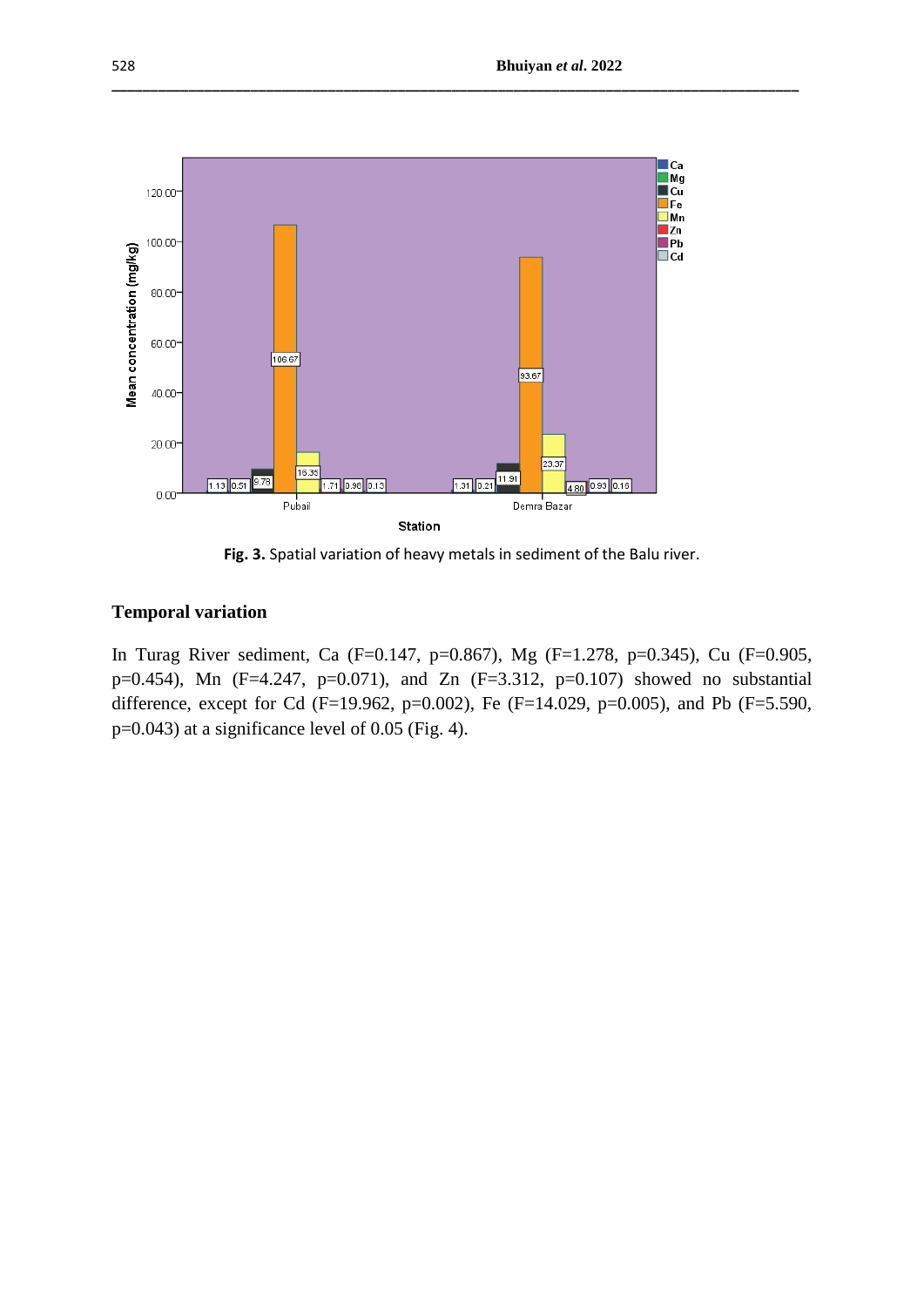

**Fig. 4.** Seasonal variation of heavy metals in sediment of the Turag river.

**\_\_\_\_\_\_\_\_\_\_\_\_\_\_\_\_\_\_\_\_\_\_\_\_\_\_\_\_\_\_\_\_\_\_\_\_\_\_\_\_\_\_\_\_\_\_\_\_\_\_\_\_\_\_\_\_\_\_\_\_\_\_\_\_\_\_\_\_\_\_\_\_\_\_\_\_\_\_\_\_\_\_\_\_\_\_\_\_\_\_**

In Turag River water, Ca (F=21.217, p=0.002), Mg (F=25.585, p=0.001), Cu (F=15.077,  $p=0.005$ ), and Cd (F=8.618,  $p=0.01$ ) showed significant variation, while Fe (F=0.390, p=0.693), Mn (F=1.290, p=0.342), Zn (F=1.083, p=0.397), and Pb (F=0.703, p=0.532) showed no substantial difference at an alpha level of 0.05.

In Balu River sediment, Ca (F=1.028, p=0.457), Mg (F=1.489, p=0.355), Fe (F=7.873, p=0.064), Mn (F=0.695, p=0.565), Zn (F=1.114, p=0.435), Pb (F=9.135, p=0.053), and Cd  $(F=2.683, p=0.215)$  showed no substantial difference, except for Cu  $(F=77.503, p=0.003)$ , at a significance level of 0.05 (Fig. 5).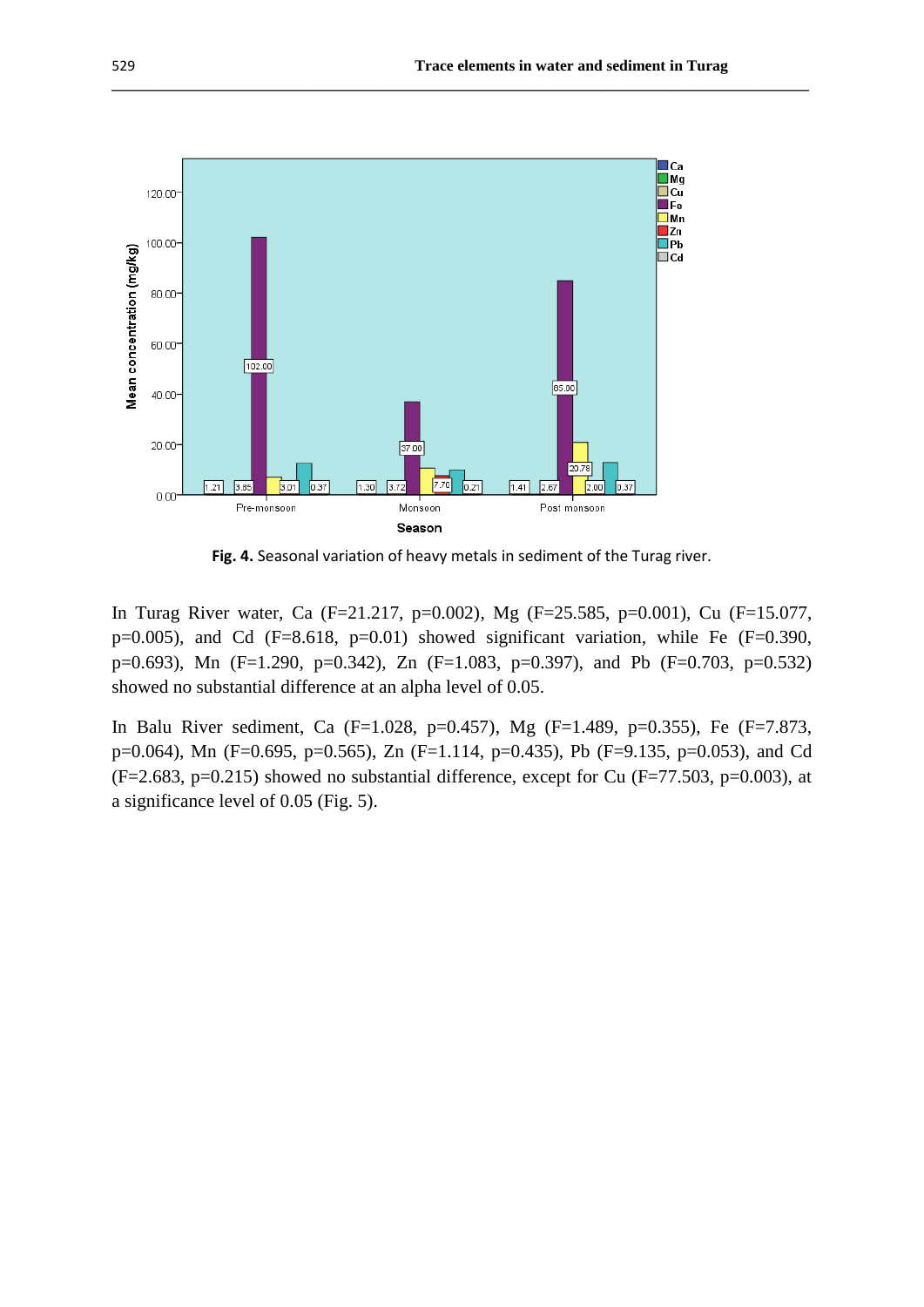

**Fig. 5.** Seasonal variation of heavy metals in sediment of the Balu river.

**\_\_\_\_\_\_\_\_\_\_\_\_\_\_\_\_\_\_\_\_\_\_\_\_\_\_\_\_\_\_\_\_\_\_\_\_\_\_\_\_\_\_\_\_\_\_\_\_\_\_\_\_\_\_\_\_\_\_\_\_\_\_\_\_\_\_\_\_\_\_\_\_\_\_\_\_\_\_\_\_\_\_\_\_\_\_\_\_\_**

In Balu River water, Fe (F=86.774, p=0.002), Mn (F=11.931, p=0. 037), Zn (F=43.317, p=0.006), Pb (F=166.500, p=0.001), and Cd (F=17.154, p=0.023) showed significant variation, while Ca (F=19.615, p=0.019), Mg (F=7.933, p=0.063), and Cu (F=0.518, p=0.641) showed no substantial difference at an alpha level of 0.05.

# **Correlation of heavy metals in water and sediment of the Turag and Balu Rivers**

The interrelationship between metals in water and sediment in an aqueous environment provides valuable knowledge about the sources and pathways of heavy metals (**Ali** *et al.,* **2016; Bhuyan** *et al.,* **2017).** The correlations between heavy metals submitted and the results confirm the existence of a new relationship between parameters. Furthermore, their sources are similar, particularly from industrial effluents, metropolitan squanders, and agricultural sources, as demonstrated by their robust, high, and moderate correlation.

In Turag River water, a solid linear relationship was found for Ca vs Mg  $(r=0.963)$  at a significance level of 0.01. In terms of Balu River water, a solid linear relationship was found for Ca vs Fe ( $r=0.981$ ) and Cd vs Pb ( $r=0.977$ ) at an alpha level of 0.01 (Table 6). Ca vs Mg (r=0.915) showed a solid relationship in Balu River water at a significance level of 0.05. A strong relationship was reported for Fe vs Mg  $(r=0.875)$  at an alpha level of 0.05. A moderate relationship was recorded for Mn vs Fe ( $r=0.670$ ) and Mn vs Ca ( $r=0.580$ ). A strong negative relationship was found for Pb vs Mg ( $r=-0.883$ ), Zn vs Mn ( $r=-0.873$ ), and Cd vs Mg ( $r=-$ 0.868) at a significance level of 0.05 (Table 6).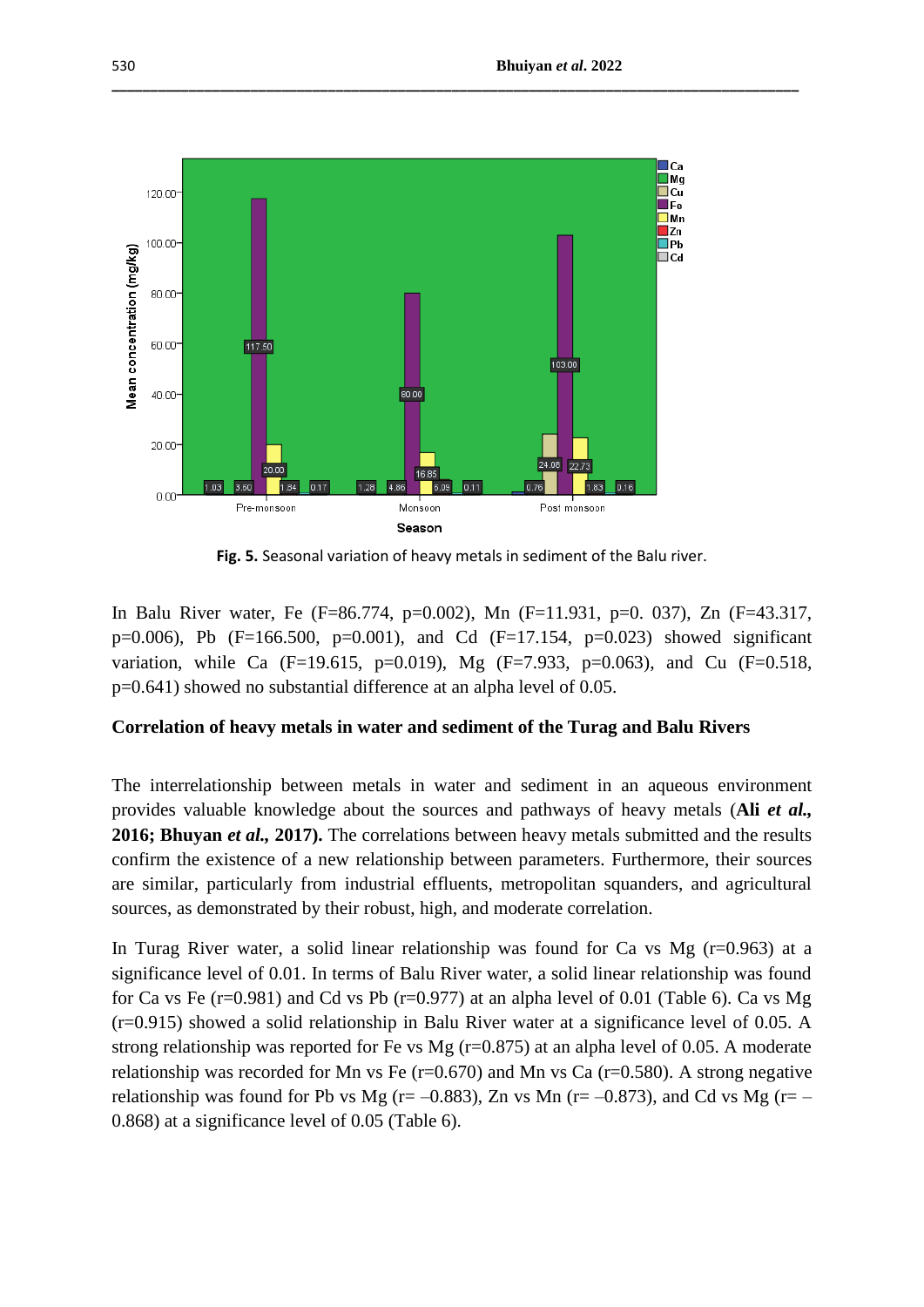Regarding Turag River sediment, a robust linear relationship was found for Cd vs Pb  $(r=0.870)$  at a significance level of 0.01. Cd vs Zn  $(r=0.751)$  showed a strong relationship at a significance level of 0.05 (Table 6). In terms of Balu River sediment, a robust linear relationship was found for Pb vs Fe  $(r=0.843)$  at an alpha level of 0.05 (Table 6). Cu vs Mg (r=0.703) showed a strong relationship in Balu River sediment. A strong negative relationship was reported for Pb vs Zn ( $r = -0.779$ ) and Zn vs Fe ( $r = -0.687$ ) in Balu River sediment (Table 6).

**\_\_\_\_\_\_\_\_\_\_\_\_\_\_\_\_\_\_\_\_\_\_\_\_\_\_\_\_\_\_\_\_\_\_\_\_\_\_\_\_\_\_\_\_\_\_\_\_\_\_\_\_\_\_\_\_\_\_\_\_\_\_\_\_\_\_\_\_\_\_\_\_\_\_\_\_\_\_\_\_\_\_\_\_\_\_\_\_\_\_**

|    | <b>Correlations in Turag River water</b>                     |                                                                 |              |                             |    |    |                                                                                   |                                                              |                                                             | <b>Correlations in Balu River water</b> |                                                                         |    |    |    |    |              |
|----|--------------------------------------------------------------|-----------------------------------------------------------------|--------------|-----------------------------|----|----|-----------------------------------------------------------------------------------|--------------------------------------------------------------|-------------------------------------------------------------|-----------------------------------------|-------------------------------------------------------------------------|----|----|----|----|--------------|
|    | Ca                                                           | Mg                                                              | Cu           | Fe                          | Mn | Zn | Pb                                                                                | Cd                                                           | Ca                                                          | Mg                                      | Cu                                                                      | Fe | Mn | Zn | Pb | Cd           |
| Ca | 1                                                            |                                                                 |              |                             |    |    |                                                                                   |                                                              | $\mathbf{1}$                                                |                                         |                                                                         |    |    |    |    |              |
| Mg | $0.963**1$                                                   |                                                                 |              |                             |    |    |                                                                                   |                                                              | 0.915                                                       | $\mathbf{1}$                            |                                                                         |    |    |    |    |              |
| Cu | 0.576                                                        | 0.482                                                           | 1            |                             |    |    |                                                                                   |                                                              | $0 - .471$                                                  | $-0.349$ 1                              |                                                                         |    |    |    |    |              |
| Fe | 0.163                                                        | 0.237                                                           | $0.269$ 1    |                             |    |    |                                                                                   |                                                              | 0.981                                                       |                                         | $0.875$ <sup>*</sup> -0.425 1                                           |    |    |    |    |              |
| Mn | $-0.597$                                                     | $-0.511$                                                        |              | $0.011 - 0.178$ 1           |    |    |                                                                                   |                                                              | 0.580                                                       |                                         | 0.256 -0.301 0.670 1                                                    |    |    |    |    |              |
| Zn | $-0.049$                                                     | 0.095                                                           |              | $-0.405 -0.397 0.384 1$     |    |    |                                                                                   |                                                              | $-0.571$                                                    |                                         | $-0.325$ 0.298 $-0.595$ $-0.873$ 1                                      |    |    |    |    |              |
| Pb | 0.074                                                        | 0.025                                                           |              | 0.414 -0.420 0.342 0.070 1  |    |    |                                                                                   |                                                              | $-0.783$                                                    |                                         | $-0.883$ <sup>*</sup> $0.276$ $-0.782$ $-0.116$ $-0.0231$               |    |    |    |    |              |
| Cd |                                                              | $-0.683*$ $-0.708*$ $-0.553$ $-0.243$ 0.152 $-0.133$ $-0.134$ 1 |              |                             |    |    |                                                                                   |                                                              | $-0.749$                                                    |                                         | $-0.868$ <sup>*</sup> 0.154 $-0.724$ -0.019 -0.0880.977 <sup>**</sup> 1 |    |    |    |    |              |
|    | **. Correlation is significant at the 0.01 level (2-tailed). |                                                                 |              |                             |    |    |                                                                                   |                                                              | *. Correlation is significant at the 0.05 level (2-tailed). |                                         |                                                                         |    |    |    |    |              |
|    | *. Correlation is significant at the 0.05 level (2-tailed).  |                                                                 |              |                             |    |    |                                                                                   | **. Correlation is significant at the 0.01 level (2-tailed). |                                                             |                                         |                                                                         |    |    |    |    |              |
|    | <b>Correlations in Turag River sediment</b>                  |                                                                 |              |                             |    |    |                                                                                   |                                                              | <b>Correlations in Balu River sediment</b>                  |                                         |                                                                         |    |    |    |    |              |
|    | Ca                                                           | Mg                                                              | Cu           | Fe                          | Mn | Zn | Pb                                                                                | Cd                                                           | Ca                                                          | Mg                                      | Cu                                                                      | Fe | Mn | Zn | Pb | Cd           |
| Ca | 1                                                            |                                                                 |              |                             |    |    |                                                                                   |                                                              | $\mathbf{1}$                                                |                                         |                                                                         |    |    |    |    |              |
| Mg | 0.556                                                        | $\mathbf{1}$                                                    |              |                             |    |    |                                                                                   |                                                              | 0.359                                                       | $\mathbf{1}$                            |                                                                         |    |    |    |    |              |
| Cu | 0.560                                                        | 0.283                                                           | $\mathbf{1}$ |                             |    |    |                                                                                   |                                                              | 0.527                                                       | $0.703$ 1                               |                                                                         |    |    |    |    |              |
| Fe | 0.240                                                        | $-0.016$                                                        | $0.075$ 1    |                             |    |    |                                                                                   |                                                              | $-0.568$                                                    |                                         | $0.191$ $0.029$ 1                                                       |    |    |    |    |              |
| Mn | 0.308                                                        | 0.079                                                           |              | $-0.244 - 0.104$ 1          |    |    |                                                                                   |                                                              | 0.463                                                       |                                         | 0.023  0.550  0.009  1                                                  |    |    |    |    |              |
| Zn | $-0.301$                                                     | $-0.130$                                                        |              | $-0.209 -0.575 -0.2721$     |    |    |                                                                                   |                                                              | 0.129                                                       |                                         | $-0.206$ $-0.217$ $-0.687$ 0.063 1                                      |    |    |    |    |              |
| Pb | $-0.284$                                                     | $-0.285$                                                        |              | -0.333 0.563 0.212 -0.549 1 |    |    |                                                                                   |                                                              | $-0.043$                                                    |                                         | $0.463$ $0.429$ $0.843$ $0.329$ $-0.7791$                               |    |    |    |    |              |
| Cd | $-0.030$                                                     | $-0.345$                                                        |              |                             |    |    | $-0.192$ $0.736$ <sup>*</sup> $0.265$ $-0.751$ <sup>*</sup> 0.870 <sup>**</sup> 1 |                                                              | $-0.295$                                                    |                                         | $-0.241$ $0.249$ $0.552$ $0.672$ $-0.2880.517$                          |    |    |    |    | $\mathbf{1}$ |

**Table 6.** Correlation of heavy metals in water & sediment of the Turag and Balu

river.

\*. Correlation is significant at the 0.05 level (2-tailed). \*. Correlation is significant at the 0.05 level (2-tailed).

\*\*. Correlation is significant at the 0.01 level (2-tailed).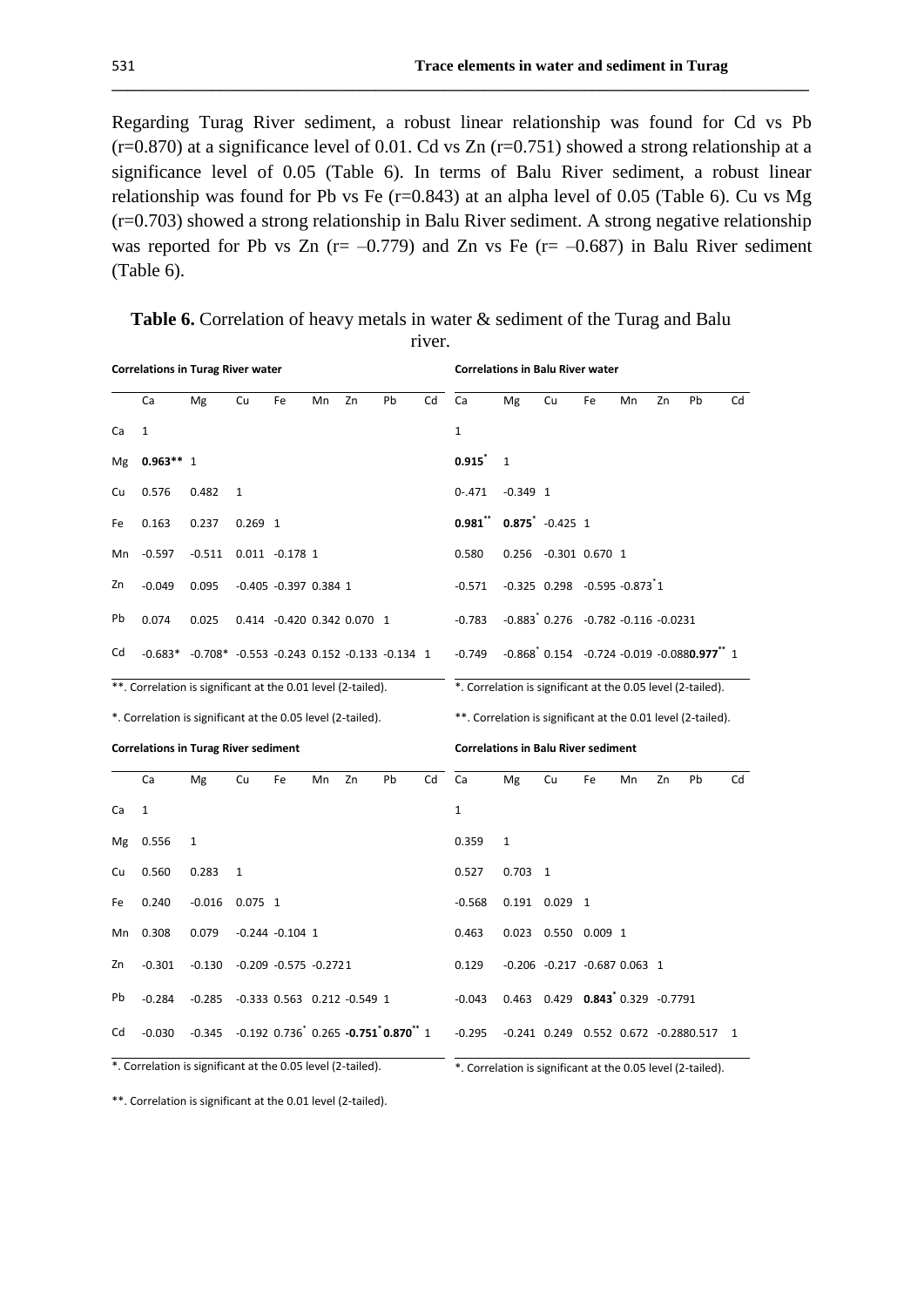# **CONCLUSION**

The metal concentrations in the water and sediment of the Turag and Balu Rivers were investigated in this study. The findings show that the concentrations of heavy metals in water and sediment samples at different sites vary significantly. These differences can be attributed to the amount of industrial and sewage waste dumped into the river at different sampling locations. As a result, the sediment had a higher quantity of heavy metals than water. The discharge of hazardous heavy metals and pesticides from point and non-point sources has severely polluted the Turag and Balu Rivers. Because these toxic compounds do not dissolve, they remain in the environment for a long time and have the potential to bioaccumulate in the food chain, posing long-term risks. Heavy metal pollution in river water and sediment could be compared to identify major pollution sources entering the Turag and Balu Rivers. These baseline data are critical for developing Turag and Balu River management and conservation policies.

**FUNDING:** This work was financially supported by the Universiti Brunei Darussalam under the Faculty/Institute/Center Research Grant (No. UBD/RSCH/1.4/FICBF(b)/ 2020/029) and (No. UBD/RSCH/1.4/FICBF(b)/2021/037.

## **REFERENCES**

**Abdullah, M. and Royle, L.** (1974). A study of the dissolved and particulate trace elements in the Bristol Channel. J.Mar. Biol. Asso. UK., 54(3): 581-597.

**Ahlers, W. W.; Kim, J. P. and Hunter, K. A.** (1991). Dissolved trace metals and their relationship to major elements in the Manuherikia River, a pristine subalpine catchment in Central Otago, New Zealand. Mar. Fresh. Res., 42(4): 409-422.

**Ahmad, M.; Islam, S.; Rahman, S.; Haque, M. and Islam, M.** (2010). Heavy metals in water, sediment and some fishes of Buriganga River, Bangladesh. Int. J. Env. Res., 4 (2): 321-332.

**Ahmed, A. S.; Sultana, S.; Habib, A.; Ullah, H.; Musa, N.; Hossain, M. B. and Sarker, M. S. I.** (2019). Bioaccumulation of heavy metals in some commercially important fishes from a tropical river estuary suggests higher potential health risk in children than adults. Plos one, 14(10): e0219336.

**Ahmed, A. T. A.; Mandal, S.; Chowdhury, D. A.; Tareq, A. R. M. and Rahman, M. M.**  (2012). Bioaccumulation of some heavy metals in Ayre Fish (Sperata Aor Hamilton, 1822), sediment and water of Dhaleshwari River in dry season. Bangl. J. Zool., 40(1): 147-153.

**Ahmed, M. K.; Ahamed, S.; Rahman, S.; Haque, M. R. and Islam, M. M.** (2009). Heavy metals concentration in water, sediments and their bioaccumulation in some freshwater fishes and mussel in Dhaleshwari River, Bangladesh. Terr. Aquat. Environ. Toxicol., 3: 33-41.

**Akcay, H.; Oguz, A. and Karapire, C.** (2003). Study of heavy metal pollution and speciation in Buyak Menderes and Gediz river sediments. Water Res., 37(4): 813-822.

**TUCAT** 



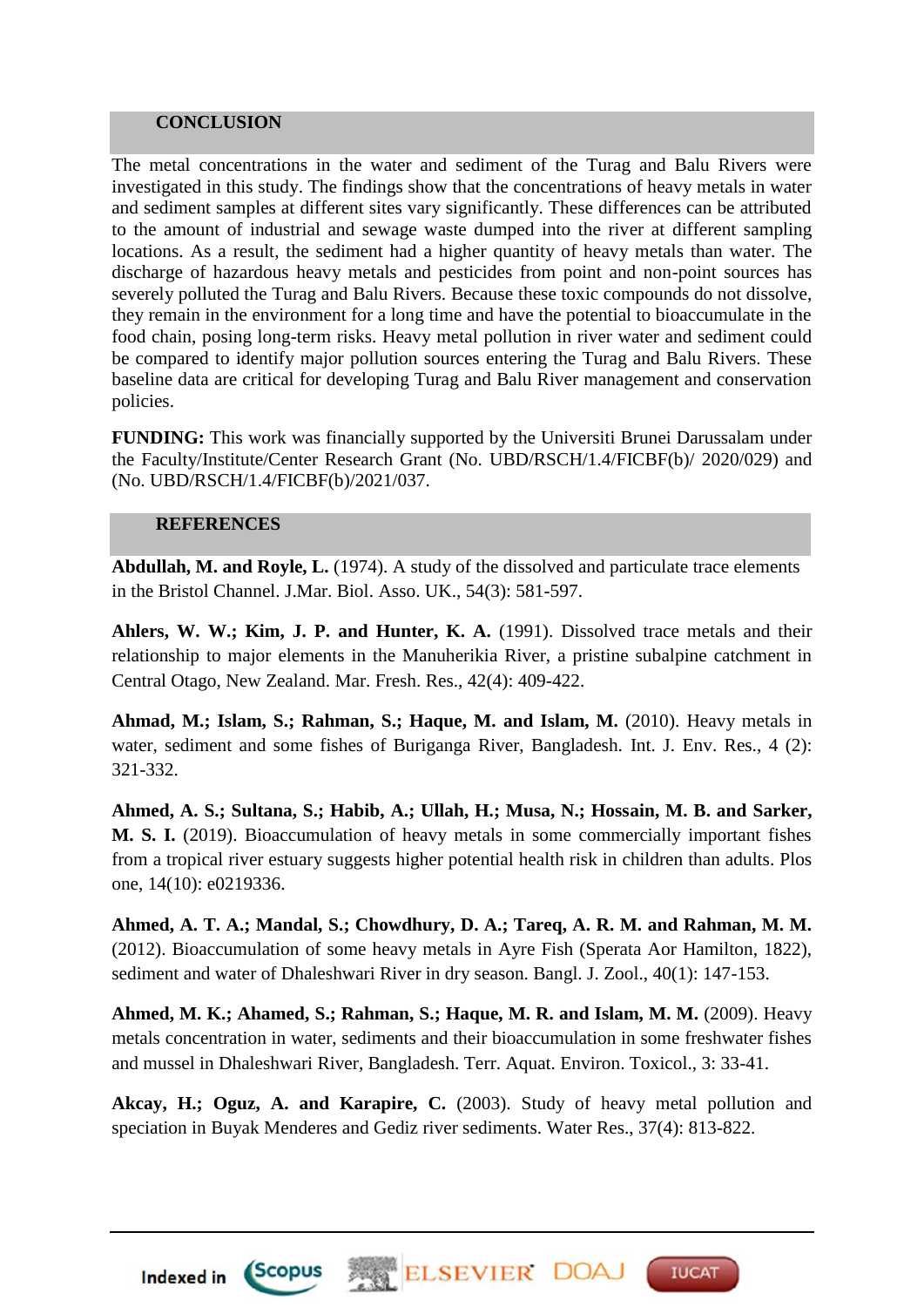**Akpor, O. and Muchie, M.** (2010). Remediation of heavy metals in drinking water and wastewater treatment systems: processes and applications. Int. J. Physical Sci., 5(12): 1807-1817.

**Ali, H. and Khan, E.** (2018). Bioaccumulation of non-essential hazardous heavy metals and metalloids in freshwater fish. Risk to human health. Environ. chem. letters, 16(3): 903-917.

**Ali, H. and Khan, E.** (2019). Trophic transfer, bioaccumulation, and biomagnification of non-essential hazardous heavy metals and metalloids in food chains/webs—Concepts and implications for wildlife and human health. Human and ecol. risk assess.: an intern. *i.*, 25(6): 1353-1376.

**Ali, M. M.; Ali, M. L.; Islam, M. S. and Rahman, M. Z.** (2016). Preliminary assessment of heavy metals in water and sediment of Karnaphuli River, Bangladesh. Environ. Nanot., Monit. Manag., 5: 27-35.

**Ali, M. M.; Ali, M.L.; Islam, M.S. and Rahman, M.Z.** (2018). Assessment of toxic metals in water and sediment of Pasur River in Bangladesh. Water Sci. Technol., 77 (5): 1418–1430.

**Ali, M. M.; Ali, M. L.; Proshad, R.; Islam, S.; Rahman, Z.; Tusher, T. R. and Al, M. A.** (2020a). Heavy metal concentrations in commercially valuable fishes with health hazard inference from Karnaphuli river, Bangladesh. Human and ecol. risk assess: an intern. J., 26(10): 2646-2662.

**Ali, M. M.; Ali, M. L.; Proshad, R.; Islam, S.; Rahman, Z. and Kormoker, T.** (2020b). Assessment of trace elements in the demersal fishes of a coastal River in Bangladesh: A public health concern. Thalassas: An Intern. J. Mar. Sci., 36(2): 641-655.

**Ali, M. M.; Rahman, S.; Islam, M.S.; Rakib, M. R. J.; Hossen, S.; Rahman, M. Z.; Kormoker, T.; Idris, A. M. and Phoungthong, K.** (2022). Distribution of heavy metals in water and sediment of an urban river in a developing country: A probabilistic risk assessment, Int. J. Sediment Res., 37(2): 173-187.

**Ali, M. M.; Ali, M. L.; Rakib, M. R. J.; Islam, M. S.; Habib, A., Hossen, S.and Phoungthong, K.** (2021). Contamination and ecological risk assessment of heavy metals in water and sediment from hubs of fish resource river in a developing country. Toxin Revi: 1- 16.

**Ambedkar, G. and Muniyan, M.** (2012). Analysis of heavy metals in water, sediments and selected freshwater fish collected from Gadilam river, Tamilnadu, India. Int. J Toxicol. Appl. Pharmacol., 2(2): 25-30.

**Arbind, K.; Vipin, K. and Anil, K.** (2015). Seasonal variation of toxic metals in groundwater resources of Kishanganj district, Bihar, India. J Chem. Phar. Res., 7(4): 187- 198.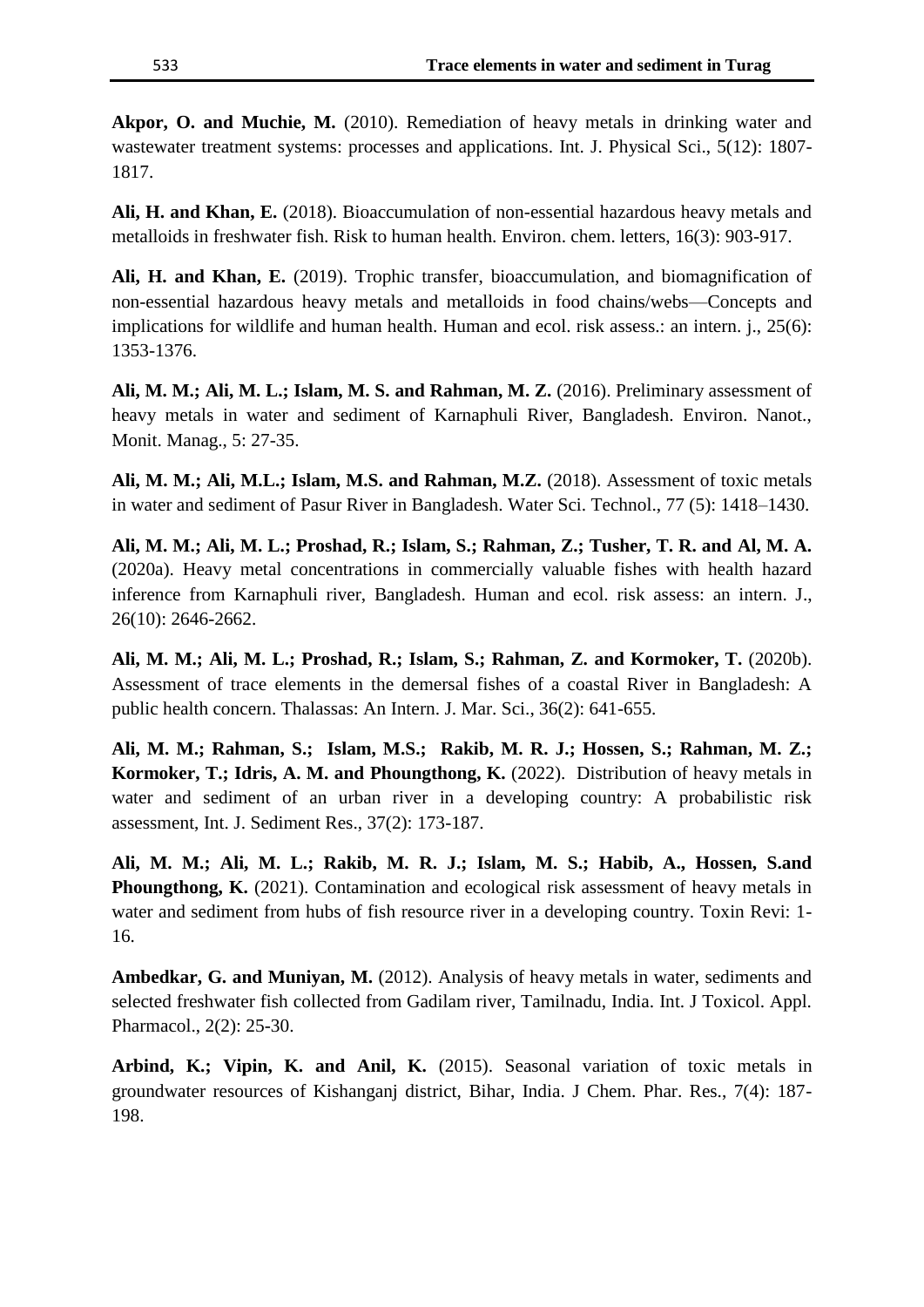**Banu, Z.; Chowdhury, M. S. A.; Hossain, M. D. and Nakagami, K. I.** (2013). Contamination and ecological risk assessment of heavy metal in the sediment of Turag River, Bangladesh: an index analysis approach. Article ID:28446. J Water Res. Protec., 5(2).

**Bat, L.; Şahin, F.; Bhuyan, M.; Arici, E. and Öztekin, A.** (2022). Metals in Wild and Cultured Dicentrarchus labrax (Linnaeus, 1758) from Fish Markets in Sinop: Consumer's Health Risk Assessment. Biol. Trace Elem. Res., 1-9.

**Bhuiyan, M. A. H.; Dampare, S. B.; Islam, M. and Suzuki, S.** (2015). Source apportionment and pollution evaluation of heavy metals in water and sediments of Buriganga River, Bangladesh, using multivariate analysis and pollution evaluation indices. Environ. Monit. Assess., 187(1): 1-21.

**Bhuiyan, M. A. H.; Suruvi, N. I.; Dampare, S. B.; Islam, M.; Quraishi, S. B.; Ganyaglo, S. and Suzuki, S.** (2011). Investigation of the possible sources of heavy metal contamination in lagoon and canal water in the tannery industrial area in Dhaka, Bangladesh. Environ. monit. assess., 175(1): 633-649.

**Bhuyan, M. S. and Bakar, M. A.** (2017a). Seasonal variation of heavy metals in water and sediments in the Halda River, Chittagong, Bangladesh. Environ. Sci. Poll. Res., 24(35), 27587-27600.

**Bhuyan, M. and Bakar, M.** (2017b). Assessment of water quality in Halda River (the Major carp breeding ground) of Bangladesh. Pollution, 3(3): 429-441.

**Bhuyan, M. S.; Bakar, M. A.; Akhtar, A.; Hossain, M. B.; Ali, M. M. and Islam, M. S.** (2017). Heavy metal contamination in surface water and sediment of the Meghna River, Bangladesh. Environ. Nanot., Monit. Manag., 8: 273-279.

**Bhuyan, M. S.; Bakar, M. A.; Rashed-Un-Nabi, M.; Senapathi, V.; Chung, S. Y. and Islam, M. S.** (2019). Monitoring and assessment of heavy metal contamination in surface water and sediment of the Old Brahmaputra River, Bangladesh. Applied Water Sci., 9(5): 1- 13.

**Chen, R.; Chen, H.; Song, L.; Yao, Z.; Meng, F. and Teng, Y.** (2019). Characterization and source apportionment of heavy metals in the sediments of Lake Tai (China) and its surrounding soils. Sci. Total Environ., 694: 133819.

**Choudhury, T. R.; Acter, T.; Uddin, N.; Kamal, M.; Chowdhury, A. S. and Rahman, M. S.** (2021). Heavy metals contamination of river water and sediments in the mangrove forest ecosystems in Bangladesh: A consequence of oil spill incident. Environ. Nanot., Monit. Manag., 16: 100484.

**Cuculić, V.; Cukrov, N.; Kwokal, Ž. and Mlakar, M.** (2009). Natural and anthropogenic sources of Hg, Cd, Pb, Cu and Zn in seawater and sediment of Mljet National Park, Croatia. Estu. Coast. Shelf Sci., 81(3): 311-320.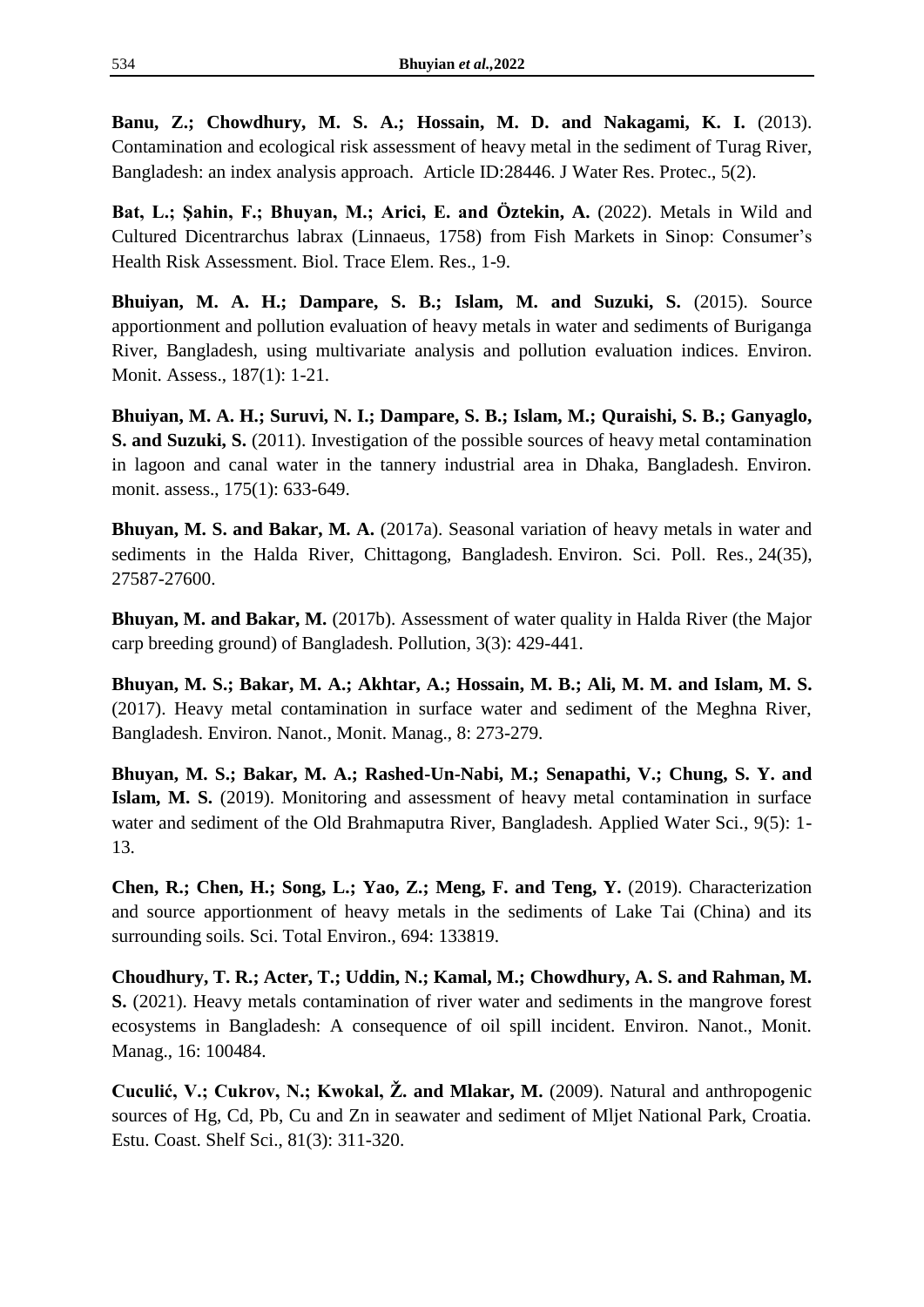**Edet, A. and Offiong, O.** (2002). Evaluation of water quality pollution indices for heavy metal contamination monitoring. A study case from Akpabuyo-Odukpani area, Lower Cross River Basin (southeastern Nigeria). GeoJournal, 57(4): 295-304.

**EQS.** (1991). Department of Environment, Govt. of the People's Republic of Bangladesh. pp. 28 –31. .

**Farsani, M. N.; Haghparast, R. J.; Naserabad, S. S.; Moghadas, F.; Bagheri, T. and Gerami, M. H.** (2019). Seasonal heavy metal monitoring of water, sediment and common carp (Cyprinus carpio) in Aras Dam Lake of Iran. Intern. J Aquat. Biol, 7(3): 123-131.

**George, M.** (1986). Distribution of various forms of Cd, Pb and Cu in the Wadge Bank region (Arabian Sea). Indian J Mar. Sci., 15: 271-273.

**Gupta, A.; Rai, D. K.; Pandey, R. S. and Sharma, B.** (2009). Analysis of some heavy metals in the riverine water, sediments and fish from river Ganges at Allahabad. Environ. monit. assess., 157(1): 449-458.

**Hassan, M.; Rahman, M. A. T.; Saha, B. and Kamal, A. K. I.** (2015). Status of heavy metals in water and sediment of the Meghna River, Bangladesh. American j environ. sci., 11(6): 427.

**He, Z.; Li, F.; Dominech, S.; Wen, X.; and Yang, S.** (2019). Heavy metals of surface sediments in the Changjiang (Yangtze River) Estuary: distribution, speciation and environmental risks. J Geochemical Explor., 198: 18-28.

**Huang, Z.; Liu, C.; Zhao, X.; Dong, J. and Zheng, B.** (2020). Risk assessment of heavy metals in the surface sediment at the drinking water source of the Xiangjiang River in South China. Environ. Sci. Europe, 32(1): 1-9.

**Huang, Z.; Zhao, W.; Xu, T.; Zheng, B. and Yin, D.** (2019). Occurrence and distribution of antibiotic resistance genes in the water and sediments of Qingcaosha Reservoir, Shanghai, China. Environ. Sci. Europe, 31(1): 1-9.

**Islam, F.; Rahman, M.; Khan, S.; Ahmed, B.; Bakar, A. and Halder, M.** (2013). Heavy metals in water, sediment and some fishes of Karnofuly River, Bangladesh. Pollut. Res., 32(4): 715-721.

**Islam, M. M.; Rahman, S. L.; Ahmed, S. U. and Haque, M. K. I.** (2014). Biochemical characteristics and accumulation of heavy metals in fishes, water and sediments of the river Buriganga and Shitalakhya of Bangladesh. J Asian sci. res., 4(6): 270.

**Islam, M. S.; Ahmed, M. K.; Habibullah-Al-Mamun, M. and Masunaga, S.** (2015b). Assessment of trace metals in fish species of urban rivers in Bangladesh and health implications. Environ. toxicolo. pharm., 39(1): 347-357.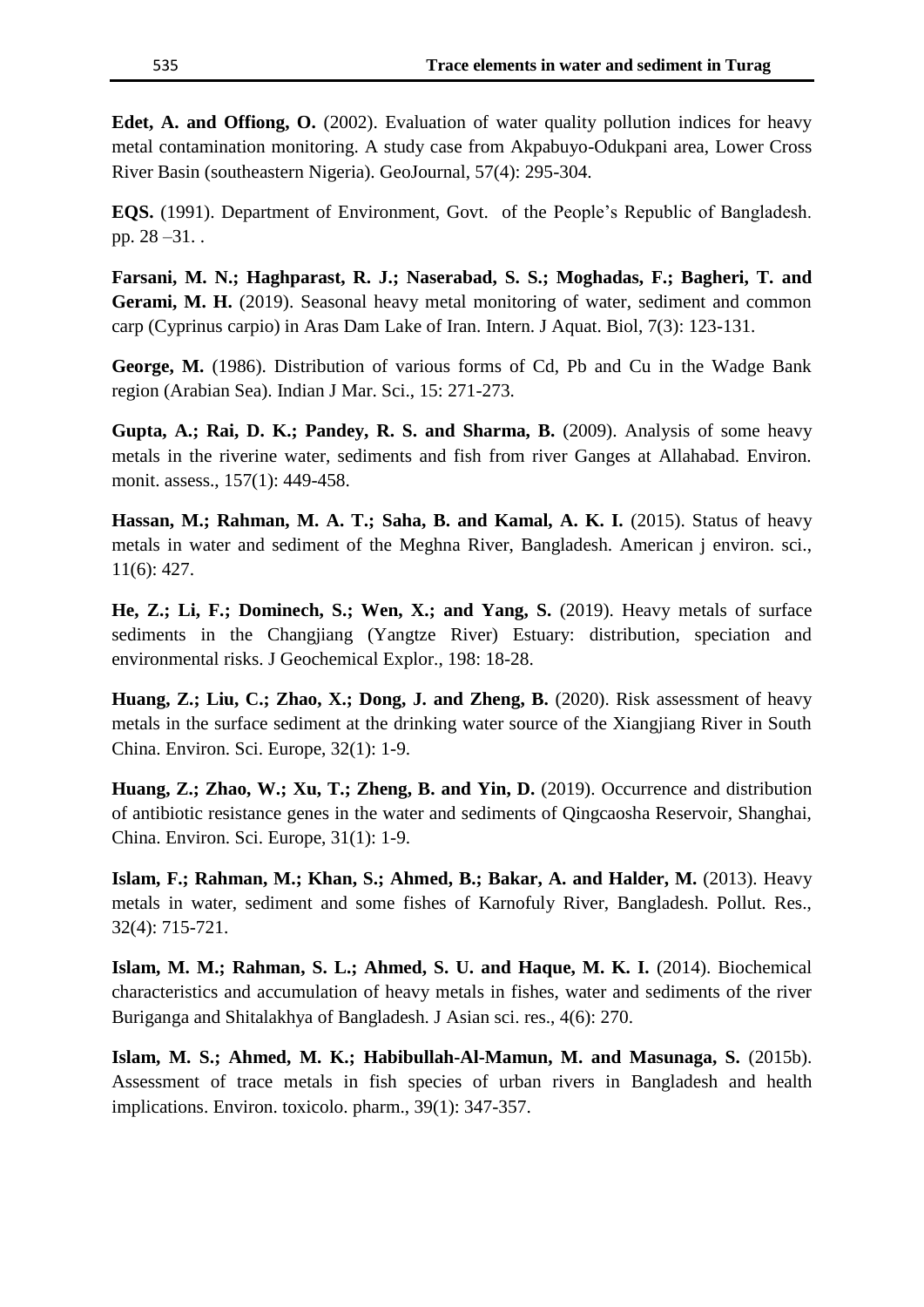**Islam, M. S.; Ahmed, M. K.; Habibullah-Al-Mamun, M.; Raknuzzaman, M.; Ali, M. M. and Eaton, D. W.** (2016). Health risk assessment due to heavy metal exposure from commonly consumed fish and vegetables. Environ. Syst. Deci., 36(3): 253-265.

**Jagtap, T.** (1983). Metal distribution in Halophila beccarii (Aschers) and surrounding environment along the central west coast of India. Mahasagar, 16(4): 429-434.

**Jia, L.; Liu, H.; Kong, Q.; Li, M.; Wu, S. and Wu, H.** (2020). Interactions of high-rate nitrate reduction and heavy metal mitigation in iron-carbon-based constructed wetlands for purifying contaminated groundwater. Water res., 169: 115285.

**Kayrak, S. and Ozan, S. T.** (2018). Determination of heavy metal contents in water, sediments and fish tissues of Tinca Tinca in Kovada Lake, Turkey. J Aqua. Eng. Fisher. Res., 4(2): 73-84.

**Khan, Y. S. A. and Rahman, M. H.** (1994). Study on the accumulation of some trace metals discharged from the KPM and KRC in the commercially important fishes of the Karnafully River near KPRC in relation to surrounding water. M. Sc. thesis Institute of Marine Science. University of Chittagong, pp. 150.

**Khattabi, H.; Belle, E.; Servais, P. and Aleya, L.** (2007). Temporal and spatial fluctuations in bacterial abundances in four basins of a landfill leachate treatment (Etueffont, France). Comptes rendus biologies, 330(5): 429-438.

**Kouidri, M.; Benabdellah, I.; Ghoubali, R.; Bernoussi, A. and Lagha, A.** (2016). Enrichment and geoaccumulation of heavy metals and risk assessment of sediments from coast of Ain Temouchent (Algeria). Arabian J Geosci., 9(5): 354.

**Krasnići, N.; Dragun, Z.; Erk, M. and Raspor, B.** (2013). Distribution of selected essential (Co, Cu, Fe, Mn, Mo, Se, and Zn) and nonessential (Cd, Pb) trace elements among protein fractions from hepatic cytosol of European chub (Squalius cephalus L.). Environ. Sci. Pollut. Res., 20(4): 2340-2351.

**Krishna, A. K.; Satyanarayanan, M. and Govil, P. K.** (2009). Assessment of heavy metal pollution in water using multivariate statistical techniques in an industrial area: a case study from Patancheru, Medak District, Andhra Pradesh, India. J Hazardous mat., 167(1-3): 366- 373.

**Kumar, A. and Kumar, V.** (2018). Heavy metal pollution load in the sediment of the river mahananda within Katihar district, Bihar, India. Intern. j basi. applied res., 8(11): 515-532.

**Kumar, P. S.; Saravanan, A. and Yashwanthraj, M.** (2017). Nanoscale zero-valent ironimpregnated agricultural waste as an effective biosorbent for the removal of heavy metal ions from wastewater. Texti. Clothing Sustain., 2(1): 1-11.

**Li, X.; Wang, Y.; Li, B.; Feng, C.; Chen, Y. and Shen, Z.** (2013). Distribution and speciation of heavy metals in surface sediments from the Yangtze estuary and coastal areas. Environ. earth sci., 69(5): 1537-1547.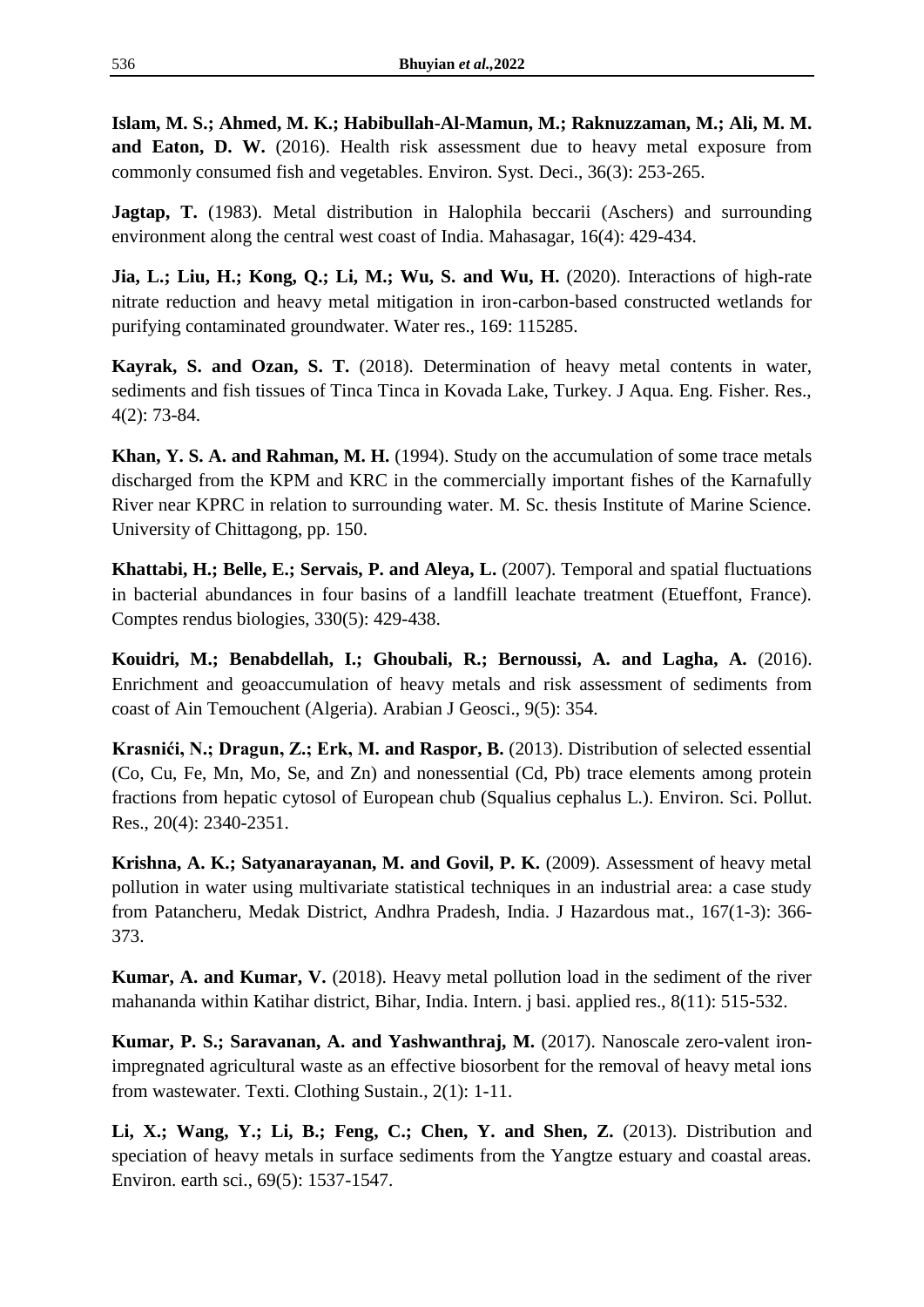**Li, Z.; Liu, J., Chen, H.; Li, Q.; Yu, C.; Huang, X. and Guo, H.** (2019). Water environment in the Tibetan Plateau: heavy metal distribution analysis of surface sediments in the Yarlung Tsangpo River Basin. Environ. geochem. heal., : 1-19.

**Liang, A.; Wang, Y.; Guo, H.; Bo, L.; Zhang, S. and Bai, Y.** (2015). Assessment of pollution and identification of sources of heavy metals in the sediments of Changshou Lake in a branch of the Three Gorges Reservoir. Environ. Sci. Pollut. Res., 22(20): 16067-16076.

**Liu, M.; Zhong, J.; Zheng, X.; Yu, J.; Liu, D. and Fan, C.** (2018). Fraction distribution and leaching behavior of heavy metals in dredged sediment disposal sites around Meiliang Bay, Lake Taihu (China). Environ. Sci. Pollut. Res., 25(10): 9737-9744.

**Maurya, P. K. and Malik, D.** (2016). Distribution of heavy metals in water, sediments and fish tissue (Heteropneustis fossilis) in Kali River of western UP India. Intern. J Fish. aquat. studi., 4(2): 208-215.

**McCrea, R. C. and Fischer, J. D.** (1986). Heavy metal and organochlorine contaminants in the five major Ontario rivers of the Hudson Bay Lowland. Water Quality Res. J., 21(2): 225- 234.

**Mitra, A.; Mandal, T.; Jamaddar, Y. and Bhattacharyya, D.** (2000). Inter-relationship Between Condition Coefficient (K) of Penaeus monodon and Heavy Metals from a Brackish Water Pond. Fishery Tech., 37(1).

**Mohiuddin, K.; Alam, M.; Ahmed, I. and Chowdhury, A.** (2015). Heavy metal pollution load in sediment samples of the Buriganga river in Bangladesh. J Bangladesh Agri. Uni., 13(2): 229-238.

**Mokaddes, M.; Nahar, B. and Baten, M.** (2012). Status of heavy metal contaminations of river water of Dhaka Metropolitan City. J environ. sci. natural res., 5(2): 349-353.

**Morse, J. W.; Presley, B. J.; Taylor, R. J.; Benoit, G. and Santschi, P.** (1993). Trace metal chemistry of Galveston Bay: water, sediments and biota. Marine Environmental Research, 36(1): 1-37.

**Mortvedt, J.** (1996). Heavy metal contaminants in inorganic and organic fertilizers. In Fertilizers and environment (pp. 5-11). (pp. 5-11): Springer, Dordrecht.

**Muhammad, S.; Shah, M. T. and Khan, S.** (2011). Health risk assessment of heavy metals and their source apportionment in drinking water of Kohistan region, northern Pakistan. Microchem. j, 98(2): 334-343.

**NRC.** (1995). CASS –3, Nearshore seawater reference material for trace metals. Description sheet, National Research Council, Canada, Institute for Environmental Chemistry, Ottawa, Canada.

**Ntengwe, F.** (2006). Pollutant loads and water quality in streams of heavily populated and industrialised towns. Physics and Chemistry of the Earth, Parts A/B/C, 31(15-16): 832-839.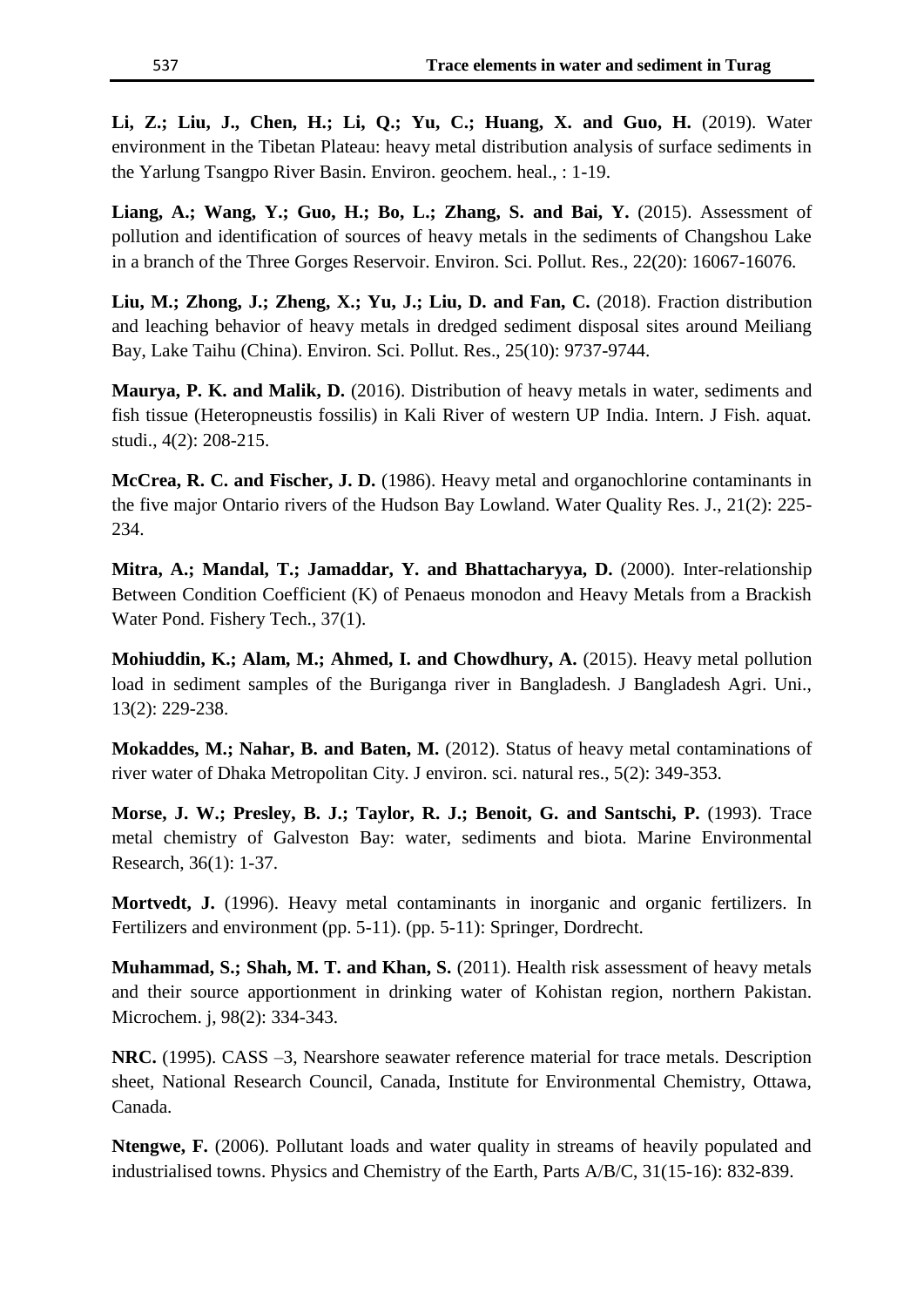**Olajire, A. and Imeokparia, F.** (2001). Water quality assessment of Osun River: studies on inorganic nutrients. Environ. monit. assess., 69(1): 17-28.

**Olivares-Rieumont, S.; De la Rosa, D.; Lima, L.; Graham, D. W.; Katia, D.; Borroto, J. and Sánchez, J.** (2005). Assessment of heavy metal levels in Almendares River sediments— Havana City, Cuba. Water res., 39(16): 3945-3953.

**Ouseph, P.** (1992). Dissolved and particulate trace metals in the Cochin estuary. Mar. pollut. bul., 24(4): 186-192.

**Pejman, A.; Bidhendi, G. N.; Ardestani, M.; Saeedi, M. and Baghvand, A.** (2015). A new index for assessing heavy metals contamination in sediments: A case study. Ecolog. indi., 58: 365-373.

**Pfeiffer, W. C.; Fiszman, M.; Malm, O. and Azcue, J. M.** (1986). Heavy metal pollution in the Paraíba do Sul River, Brazil. Sci. Total Environ., 58(1-2): 73-79.

**Presley, B.; Taylor, R. and Boothe, P.** (1992). Trace metal concentrations in sediments of the Eastern Mississippi Bight. Mar. Environ. Res., 33(4): 267-282.

**Rahman, M. S.; Saha, N. and Molla, A. H.** (2014). Potential ecological risk assessment of heavy metal contamination in sediment and water body around Dhaka export processing zone, Bangladesh. Environ. earth sci., 71(5): 2293-2308.

**Rajeshkumar, S.; Liu, Y.; Zhang, X.; Ravikumar, B.; Bai, G. and Li, X.** (2018). Studies on seasonal pollution of heavy metals in water, sediment, fish and oyster from the Meiliang Bay of Taihu Lake in China. Chemosphere, 191: 626-638.

**Raju, K. V.; Somashekar, R. and Prakash, K.** (2012). Heavy metal status of sediment in river Cauvery, Karnataka. Environ. monit. assess., 184(1): 361-373.

**Rakib, M. R. J.; Jolly, Y. N.; Begum, B. A.; Choudhury, T. R.; Fatema, K. J.; Islam, M. S. and Idris, A. M.** (2021). Assessment of trace element toxicity in surface water of a fish breeding river in Bangladesh: a novel approach for ecological and health risk evaluation. Toxin rev.: 1-17.

**Rashid, H.; Hasan, M. N.; Tanu, M. B.; Parveen, R.; Sukhan, Z. P.; Rahman, M. S. and Mahmud, Y.** (2012). Heavy metal pollution and chemical profile of Khiru River, Bangladesh. Int. J Environ., 2: 57-63.

**Ray, S. and Macknight, S.** (1984). Trace metal distributions in Saint John Harbour sediments. Mar. pollut. bul., 15(1): 12-18.

**Rosique-Esteban, N.; Guasch-Ferré, M.; Hernández-Alonso, P. and Salas-Salvadó, J.** (2018). Dietary magnesium and cardiovascular disease: a review with emphasis in epidemiological studies. Nutrients, 10(2): 168.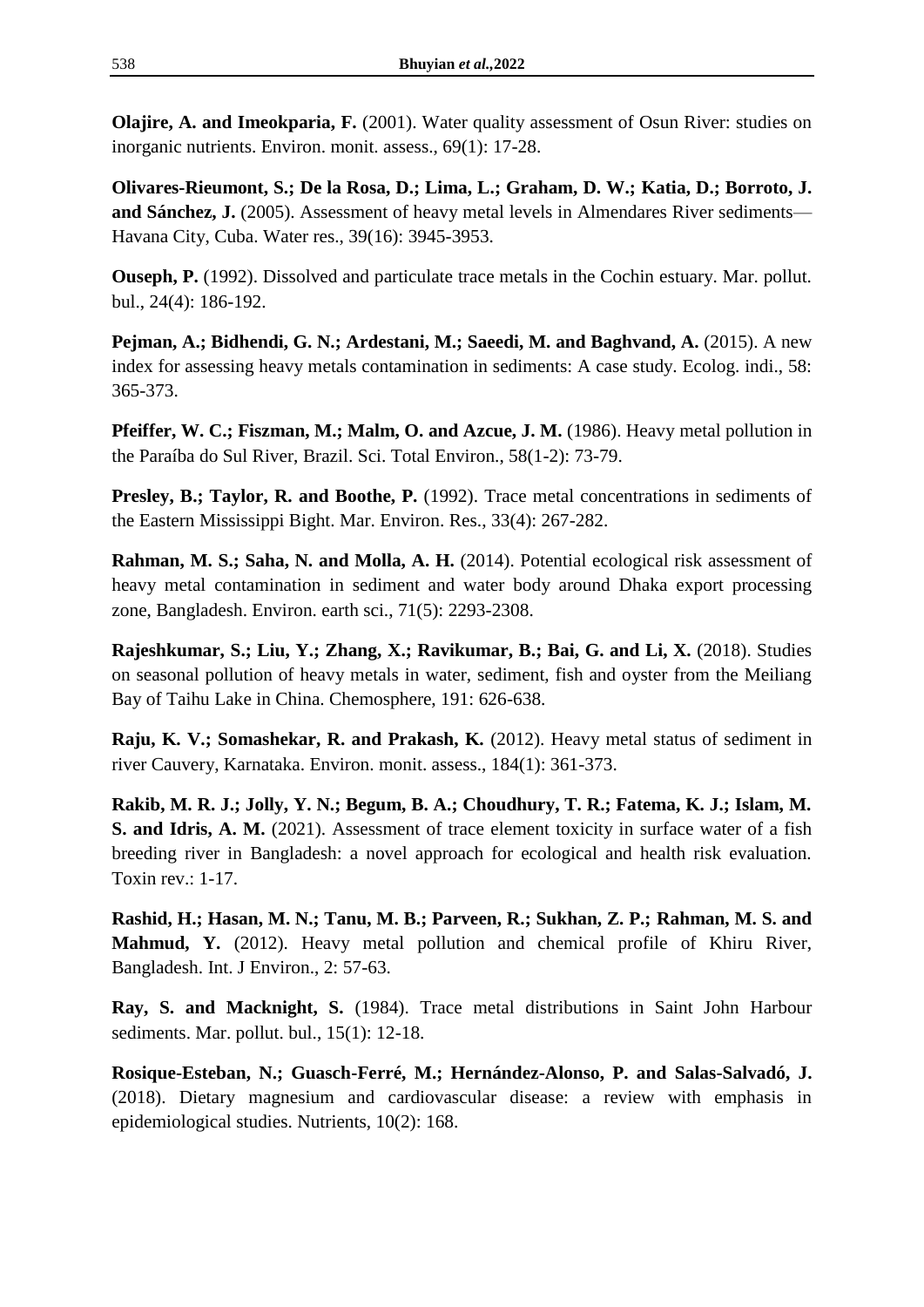**Rule, J. H.** (1986). Assessment of trace element geochemistry of Hampton Roads Harbor and Lower Chesapeake Bay area sediments. Environ. Geo. Water Sci., 8(4): 209-219.

**Saha, P. and Hossain, M.** (2010). Assessment of heavy metal concentration and sediment quality in the Buriganga River, Bangladesh. Intern. proceedings of chemical, biological and environmental engineering, Singapore City: 26-28.

**Salem, Z. B.; Capelli, N.; Laffray, X.; Elise, G.; Ayadi, H. and Aleya, L.** (2014). Seasonal variation of heavy metals in water, sediment and roach tissues in a landfill draining system pond (Etueffont, France). Ecolog. Eng., 69: 25-37.

**Salomons, W.** (1985). Sediments and water quality. Environ. Tech., 6(1-11): 315-326.

**Satyanarayana, D.; Rao, I. and Reddy, B.** (1985). Chemical oceanography of harbour and coastal environment of Visakhapatnam (Bay of Bengal): part I-Trace metals in water and particulate matter. Indian J Mar. Sci., 14: 139-146.

**Shanbehzadeh, S.; Vahid Dastjerdi, M.; Hassanzadeh, A. and Kiyanizadeh, T.** (2014). Heavy metals in water and sediment: a case study of Tembi River. J environ. public heal., 2014.

**Shen, Z.; Wenjiang, D.; Licheng, Z. and Xibao, C.** (1989). Geochemical characteristics of heavy metals in the Xiangjiang River, China. Hydrobiol., 176(1): 253-262.

**Shyleshchandran, M. N.; Mohan, M. and Ramasamy, E. V.** (2018). Risk assessment of heavy metals in Vembanad Lake sediments (south-west coast of India), based on acid-volatile sulfide (AVS)-simultaneously extracted metal (SEM) approach. Environ. Sci. Pollut. Res., 25(8): 7333-7345.

**Sinclair, P.; Beckett, R. and Hart, B.** (1989). Trace elements in suspended particulate matter from the Yarra River, Australia. Hydrobiol., 176(1): 239-251.

**Singh, H. and Mahaver, L.** (1997). Preliminary observations on heavy metals in water and sediments in a stretch of river Ganga and some of its tributaries. J Environ Biol., 18(1): 49- 53.

**Singh, H.; Pandey, R.; Singh, S. K. and Shukla, D.** (2017). Assessment of heavy metal contamination in the sediment of the River Ghaghara, a major tributary of the River Ganga in Northern India. Applied Water Sci., 7(7): 4133-4149.

**Singh, H. and Shukla, D.** (2016b). Assessment of seasonal variations in surface water quality of the River Kosi, Amajor tributary of the River Ganga in Norhtern India. RTEASTN/Proceeding: 188-210.

**Testing, A. S. F. and Materials.** (1985). 1999 Annual Book of ASTM Standards: Water and Environmental Technology. Philadelphia, Pa. 19103. USA. 1101: Water (1).